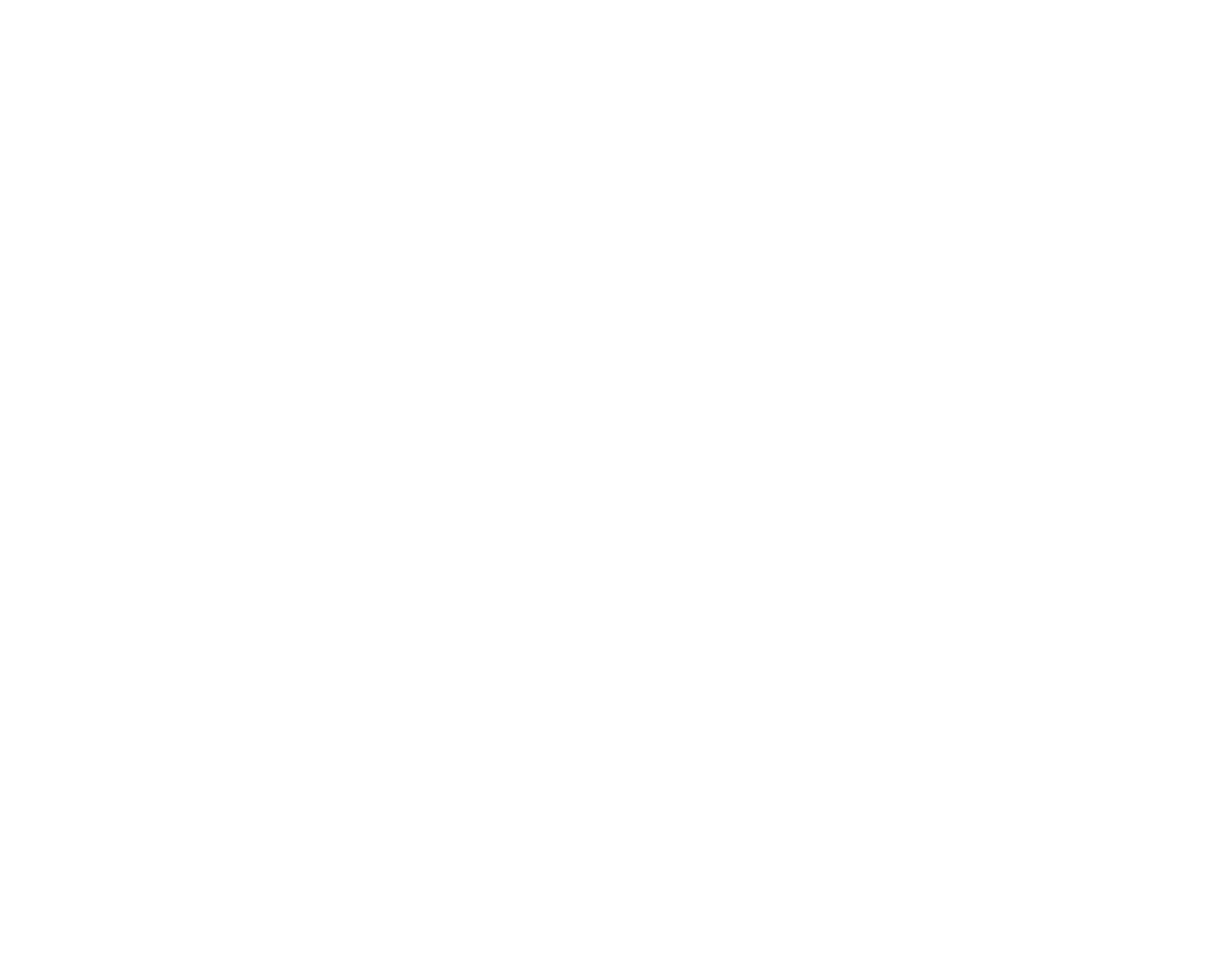Section I: Executive Summary **Page 5** and the section I: Executive Summary Percent of Your Students Ready for College-Level Coursework Five Year Trends—Percent of Students Who Met College Readiness Benchmarks Five Year Trends—Average ACT Scores Five Year Trends—Average ACT Scores by Level of Preparation Five Year Trends—Percent and Average Composite Score by Race/Ethnicity Percent of Students in College Readiness Standards Score Ranges Average ACT College Reportable Scores by Test Session Duration Percent of Students Who Met College Readiness Benchmark Scores by Test Session Duration Section II: Academic Achievement **Page 11** Page 11 ACT Score Distributions, Cumulative Percentages, Averages, and Quartile Values Average ACT Composite Scores for Race/Ethnicity by Level of Preparation Average ACT Scores by Race/Ethnicity Percent of Students in College Readiness Standards Score Ranges Average ACT Scores by Gender Percent of Students Who Met College Readiness Benchmark Scores by Gender College Readiness Benchmark Percent and Average ACT Scores by Overall High School Curriculum College Readiness Benchmark Percent and Average ACT Scores by Content-Specific Curriculum Section III: College Readiness & Impact of Course Rigor Page 17 Percent of Students Who Met ACT College Readiness Benchmark Scores by Race/Ethnicity Average ACT Scores and Average ACT Score Changes by Common Course Patterns College Readiness Percents by Common Course Patterns Section IV: Career and Educational Aspirations **Page 25** Page 25 Distribution of Planned Educational Majors for All Students by College Plans Average ACT Composite Scores for Racial/Ethnic Groups by Post-Secondary Educational Aspirations Students' Score Report Preferences at Time of Testing Section V: Optional Writing Test Results **Page 29** Page 29 Average ACT English and Writing Scores by Race/Ethnicity and Gender for students who took ACT Writing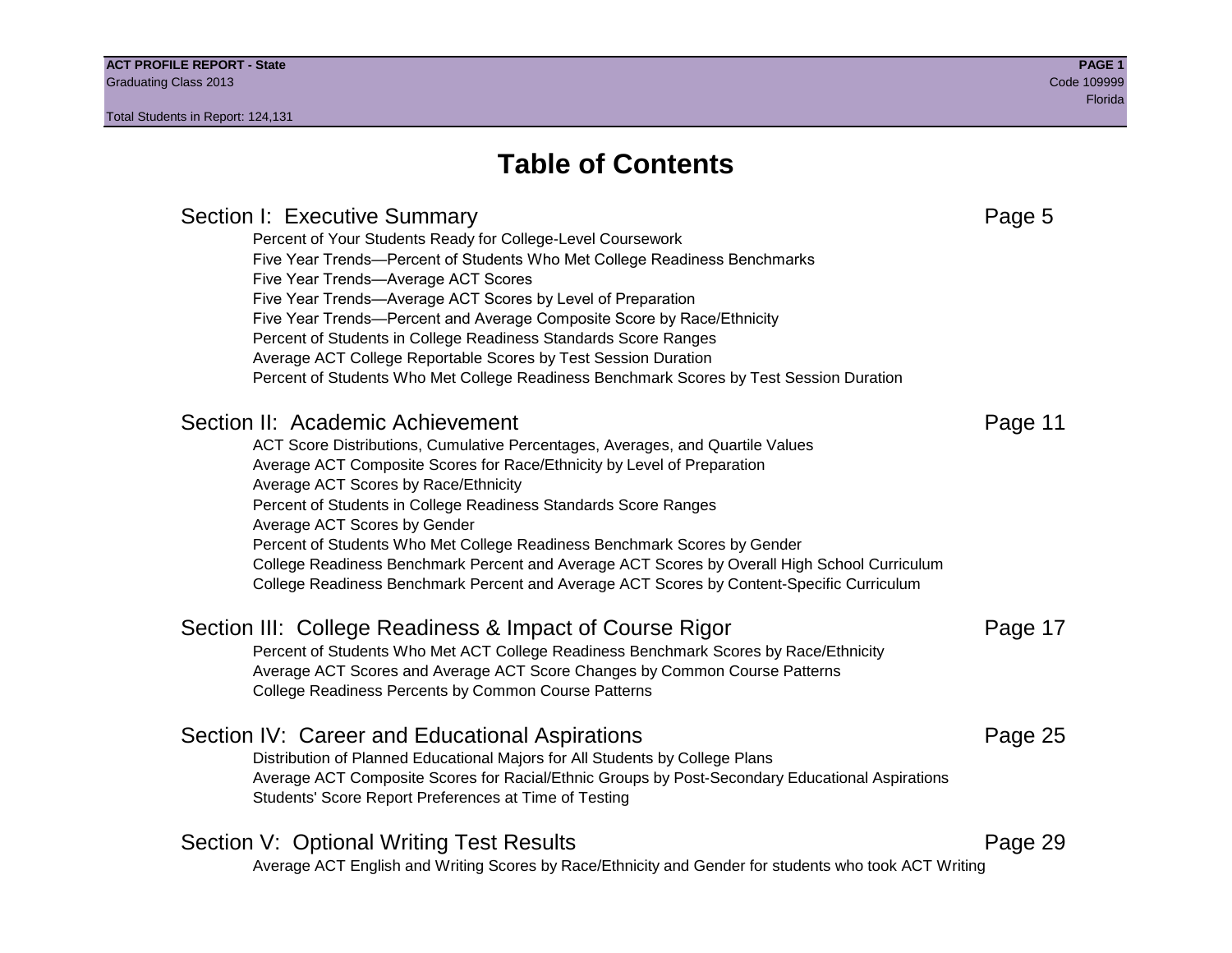Total Students in Report: 124,131

This report provides information about the performance of your 2013 graduating seniors who took the ACT as sophomores, juniors, or seniors; and self-reported at the time of testing that they were scheduled to graduate in 2013. Beginning with the Graduating Class of 2013, all students whose scores are college reportable, both standard and extended time tests, are now included in the report.

This report focuses on:

**Performance** - student test performance in the context of college readiness

**Access** - number of your graduates exposed to college entrance testing and the percent of race/ethnicity participation

**Course Selection** - percent of students pursuing a core curriculum

**Course Rigor** - impact of rigorous coursework on achievement

**College Readiness** - percent of students meeting ACT College Readiness Benchmark Scores in each content area

**Awareness** - extent to which student aspirations match performance

**Articulation** - colleges and universities to which your students send test results

Each year, test data for a school, district, and the state represents a different cohort of students. ACT encourages educators to focus on trends (3, 5, 10 years), not year-to-year changes. Such changes can represent normal – even expected – fluctuations. On the other hand, trend lines offer more insight into what is happening in a school, district, or the state.

Furthermore, ACT encourages educators to measure student performance in the context of college readiness measures. The focus should be on the number and percentage of students who met or exceeded ACT's College Readiness Benchmark Scores, a measure that is much more meaningful and understandable than an average composite score for a group of students.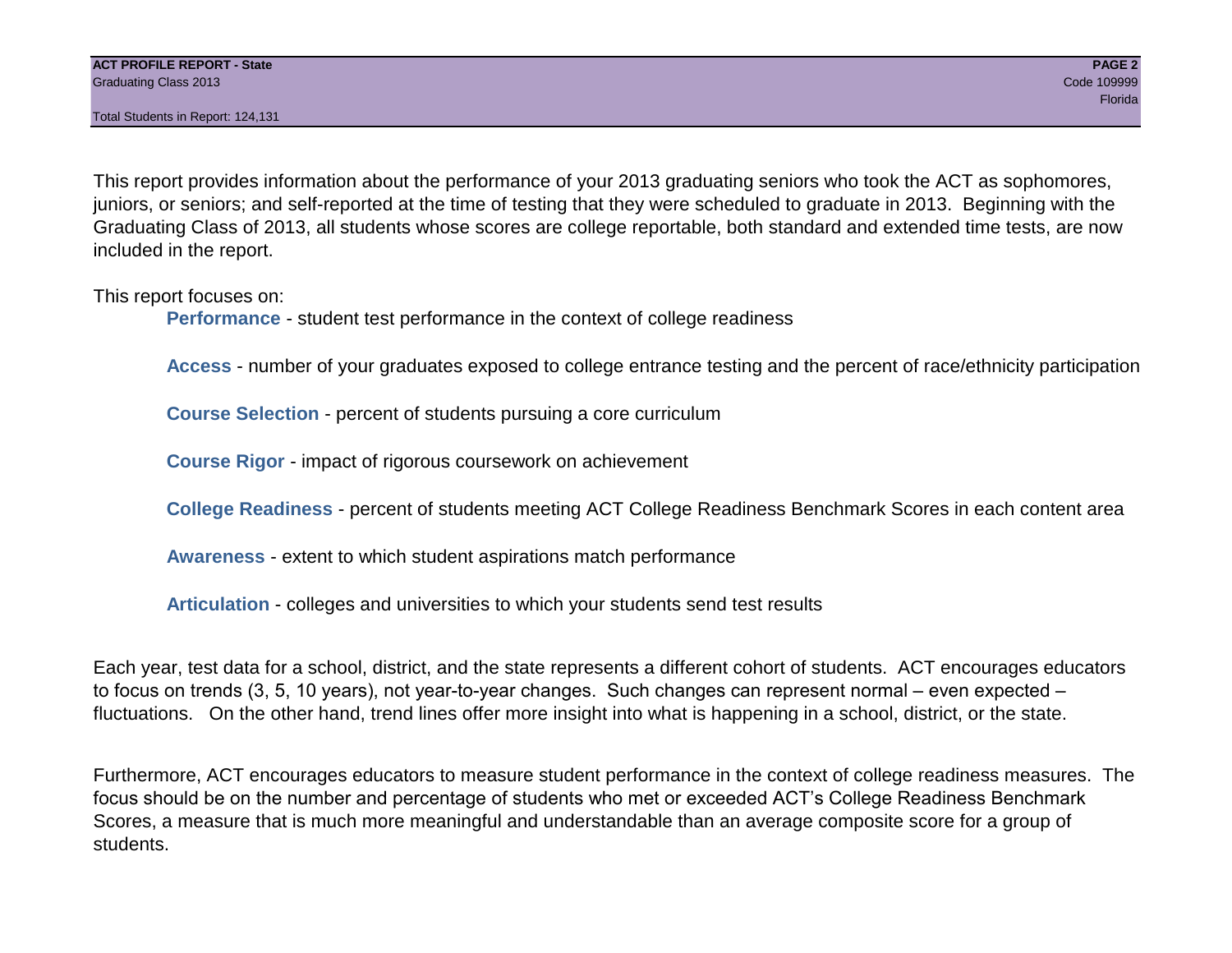Total Students in Report: 124,131

# **The ACT is a curriculum-based measure of college readiness. ACT components include:**

Tests of academic achievement in English, math, reading, science, and writing (optional) High school grade and course information Student Profile Section Career Interest Inventory

# **The ACT:**

Every few years, ACT conducts the **ACT National Curriculum Survey** to ensure its curriculum-based assessment tools accurately measure the skills high school teachers teach and instructors of entry-level college courses expect. The ACT is the only college readiness test designed to reflect the results of such a survey.

ACT's **College Readiness Standards** are sets of statements intended to help students, parents and educators understand the meaning of test scores. The standards relate test scores to the types of skills needed for success in high school and beyond. They serve as a direct link between what students have learned and what they are ready to do next. The ACT is the only college readiness test for which scores can be tied directly to standards. *Connecting College Readiness Standards to the Classroom* interpretive guides can be found at www.act.org/standard/infoserv.html.

Only the ACT reports **College Readiness Benchmark Scores** – A benchmark score is the minimum score needed on an ACT subject-area test to indicate a 50% chance of obtaining a B or higher or about a 75% chance of obtaining a C or higher in the corresponding credit-bearing college courses, which include English Composition, Algebra, Social Science and Biology. These scores were empirically derived based on the actual performance of students in college. The College Readiness Benchmark Scores, updated for 2013, are:

| College Course/Course Area | <b>ACT Test</b> | <b>Benchmark Score</b> |
|----------------------------|-----------------|------------------------|
| <b>English Composition</b> | English         | 18                     |
| Algebra                    | Mathematics     | 22                     |
| <b>Social Sciences</b>     | Reading         | 22                     |
| Biology                    | Science         | 23                     |

For more information, go to www.act.org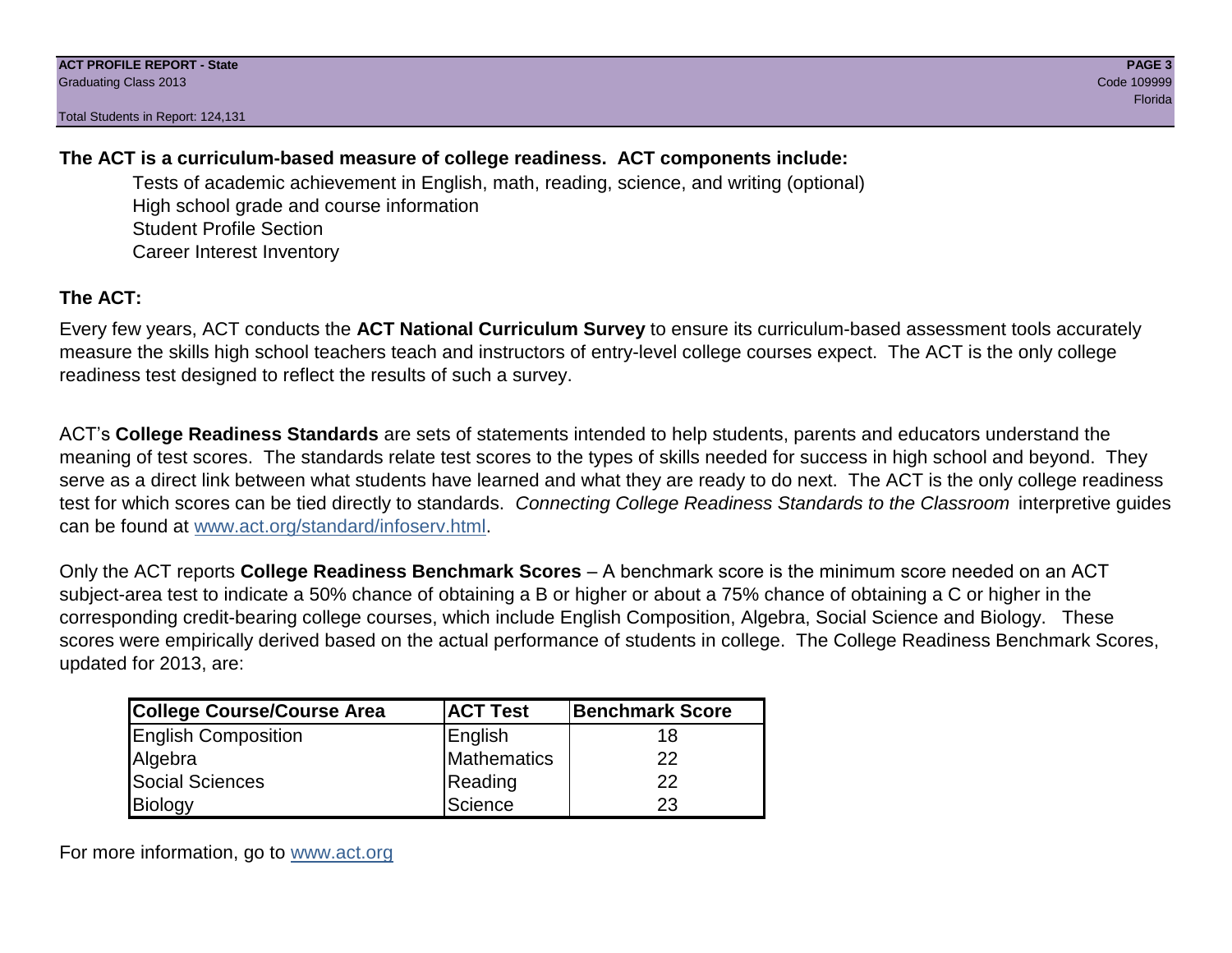# **How to Improve Scores and Increase College Readiness**

19% of your students met all four ACT College Readiness Benchmark Scores (Table 1.1). To improve students' scores and increase the percentage of students identified as college ready, ACT suggests:

PROVIDING ACCESS FOR ALL STUDENTS TO TAKE THE ACT: 124,131 of your students are included in this report (the 'cohort'). Increasing access insures that more students have the opportunity to consider college and allows the reader to use this report to evaluate how well courses and instructional programs are preparing students for college and work.

MAKING CORE CURRICULUM A PRIORITY: Emphasize the need for all students to develop college and work ready skills, regardless of postsecondary aspirations. 75% of the students in the cohort reported taking courses that would be considered 'Core or More' (Table 1.4).

MAKING SURE STUDENTS ARE TAKING THE RIGHT KINDS OF COURSES: Table 3.2 reports 4% of the cohort took less than three years of math courses. Of these students, 4% were college ready. 12% of the cohort reported taking a course sequence of Algebra I, Algebra II, and Geometry. 8% of these students were college ready. In comparison, 41% of the students who took 3 or more years of math beyond Algebra I, Algebra II, and Geometry were college ready. Getting more students ready for Algebra prior to 9th grade will increase the chances that students will be prepared for and take advanced-level math courses.

Similarly, Table 3.2 reports 15% of the cohort took less than three years of natural science courses. 13% of these students were college ready. In comparison, 29% of students who took at least three years of science coursework were college ready.

EVALUATING RIGOR OF COURSES: Table 2.6 reports the percentage of students falling in each of the ACT College Readiness Standards score ranges. For example, approximately 57% of the cohort fall into the lowest three Mathematics score ranges. To increase these students' achievement, identify the standards they should focus on next by accessing ACT's College Readiness Standards at www.act.org/standard.

PLAN GUIDANCE ACTIVITIES BASED ON STUDENTS' CAREER AND COLLEGE ASPIRATIONS: Data in Tables 4.1 and 4.2 enable the reader to determine if aspirations are consistent with academic performance and whether among students with similar aspirations, academic performance is consistent across racial/ethnic groups.

For more information on interpreting data in this report, or to learn how ACT can help your students improve their readiness for college and the workplace, contact ACT Customer Service at 319-337-1309 or customerservices@act.org.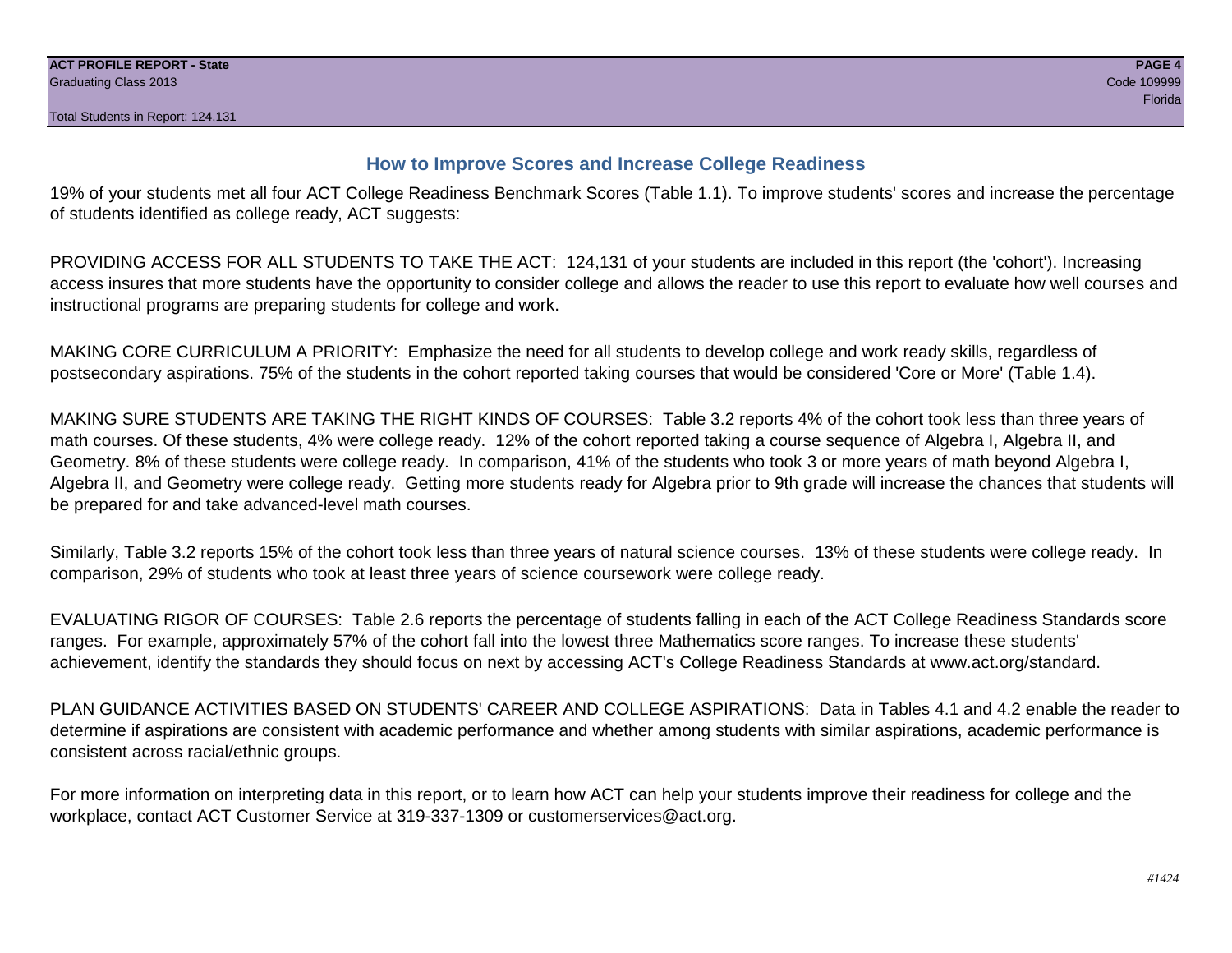**ACT PROFILE REPORT - State: SECTION I, EXECUTIVE SUMMARY PAGE 5** Graduating Class 2013 Code 109999

Total Students in Report: 124,131

en de la construction de la construction de la construction de la construction de la construction de la constr

# Section I Executive Summary

Beginning with the Graduating Class of 2013, all students whose scores are college reportable, both standard and extended time tests, are now included. Also beginning with the 2013 Graduating Class data, College Readiness Benchmarks for Reading and Science were updated to reflect the most recent college coursework research.

> To find the results of only standard time or extended time test takers, refer to Tables 1.7 and 1.8 on page 10.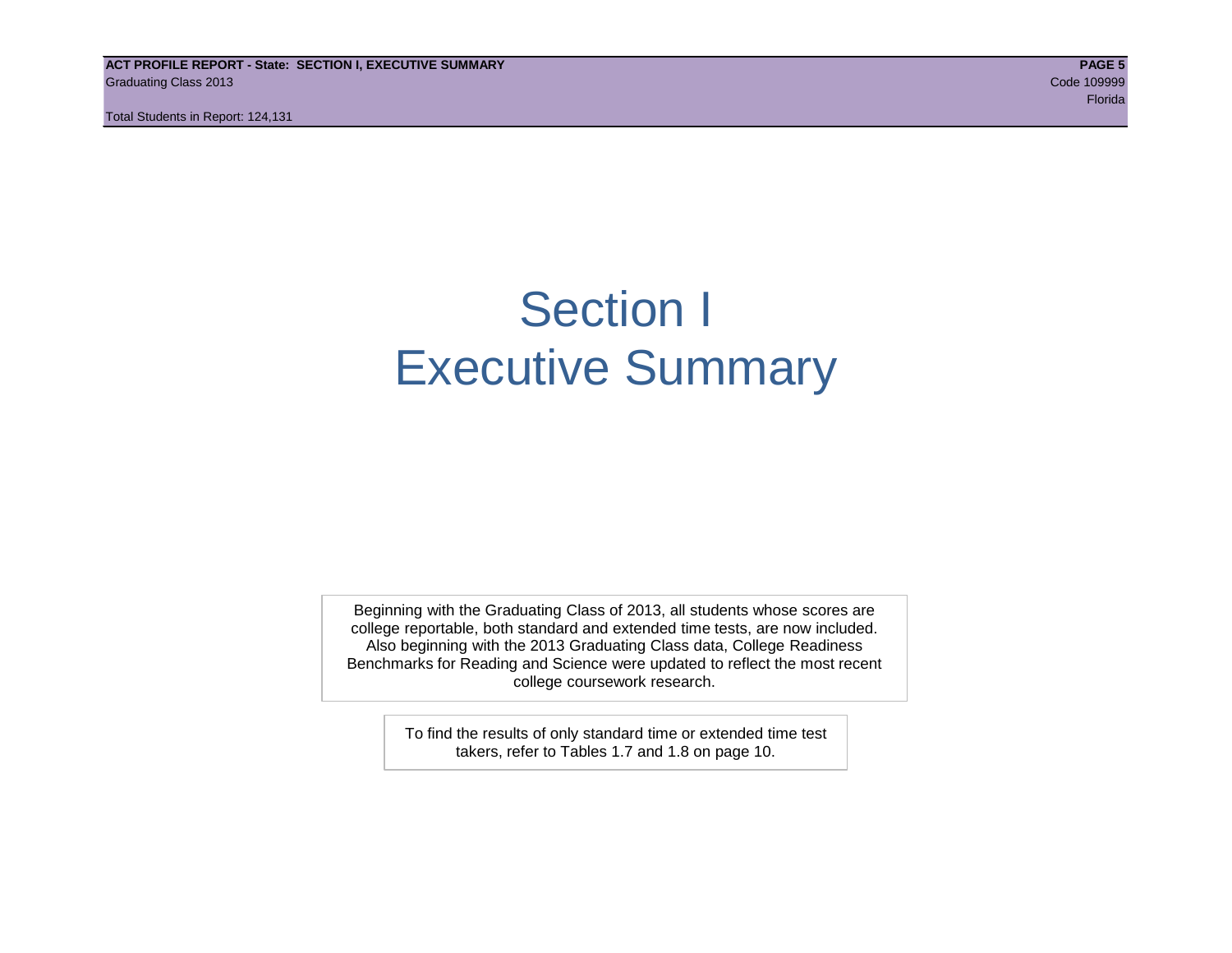#### **ACT PROFILE REPORT - State: SECTION I, EXECUTIVE SUMMARY PAGE 6** Graduating Class 2013 Code 109999

Total Students in Report: 124,131





**A benchmark score is the minimum score needed on an ACT subject-area test to indicate a 50% chance of obtaining a B or higher or about a 75% chance of obtaining a C or higher in the corresponding credit-bearing college course.**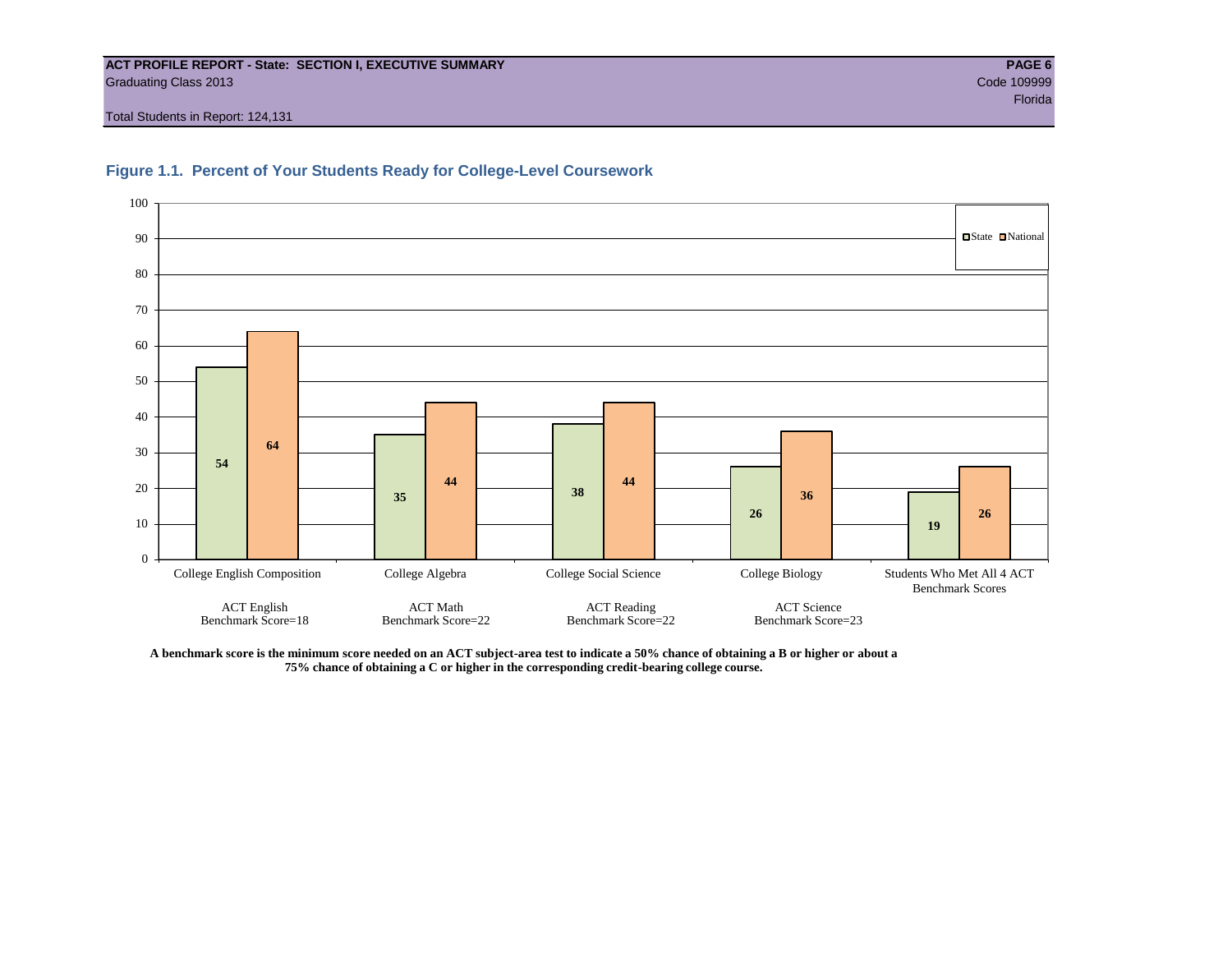#### **ACT PROFILE REPORT - State: SECTION I, EXECUTIVE SUMMARY PAGE 7** Graduating Class 2013 Code 109999

restate and the control of the control of the control of the control of the control of the control of the control of the control of the control of the control of the control of the control of the control of the control of

Total Students in Report: 124,131

|      |               | <b>Number of Students</b> | <b>Percent Who Met Benchmarks</b> |                   |                    |                 |              |          |                |          |                     |          |  |  |  |
|------|---------------|---------------------------|-----------------------------------|-------------------|--------------------|-----------------|--------------|----------|----------------|----------|---------------------|----------|--|--|--|
|      | <b>Tested</b> |                           | <b>English</b>                    |                   | <b>Mathematics</b> |                 | Reading      |          | <b>Science</b> |          | <b>Met All Four</b> |          |  |  |  |
| Year | <b>State</b>  | <b>National</b>           | <b>State</b>                      | National<br>State |                    | <b>National</b> | <b>State</b> | National |                | National | <b>State</b>        | National |  |  |  |
| 2009 | 105,297       | .480,469                  | 55                                | 67                | 33                 | 42              | 43           | 53       | 19             | 28       | 15                  | 23       |  |  |  |
| 2010 | 13,480        | ,568,835                  | 54                                | 66                | 34                 | 43              | 43           | 52       | 20             | 29       | 16                  | 24       |  |  |  |
| 2011 | 17.575        | .623,112                  | 55                                | 66                | 36                 | 45              | 44           | 52       | 20             | 30       | 17                  | 25       |  |  |  |
| 2012 | 18,420        | .666,017                  | 57                                | 67                | 37                 | 46              | 46           | 52       | 22             | 31       | 18                  | 25       |  |  |  |
| 2013 | 124,131       | 1,799,243                 | 54                                | 64                | 35                 | 44              | 38           | 44       | 26             | 36       | 19                  | 26       |  |  |  |

# **Table 1.1. Five Year Trends—Percent of Students Who Met College Readiness Benchmarks**

### **Table 1.2. Five Year Trends—Average ACT Scores**

|      |              | <b>Number of Students</b> |              |                |                    | <b>Average ACT Scores</b> |                |                 |                |          |                  |          |  |  |  |
|------|--------------|---------------------------|--------------|----------------|--------------------|---------------------------|----------------|-----------------|----------------|----------|------------------|----------|--|--|--|
|      |              | Tested                    |              | <b>English</b> | <b>Mathematics</b> |                           | <b>Reading</b> |                 | <b>Science</b> |          | <b>Composite</b> |          |  |  |  |
| Year | <b>State</b> | <b>National</b>           | <b>State</b> | National       |                    | National                  | State          | <b>National</b> | <b>State</b>   | National | <b>State</b>     | National |  |  |  |
| 2009 | 105.297      | ,480,469                  | 18.7         | 20.6           | 19.7               | 21.0                      | 20.2           | 21.4            | 19.0           | 20.9     | 19.5             | 21.1     |  |  |  |
| 2010 | 113,480      | .568.835                  | 18.6         | 20.5           | 19.7               | 21.0                      | 20.1           | 21.3            | 19.1           | 20.9     | 19.5             | 21.0     |  |  |  |
| 2011 | 117,575      | .623,112                  | 18.8         | 20.6           | 19.9               | 21.1                      | 20.2           | 21.3            | 19.1           | 20.9     | 19.6             | 21.1     |  |  |  |
| 2012 | 118,420      | .666,017                  | 18.9         | 20.5           | 20.0               | 21.1                      | 20.5           | 21.3            | 19.3           | 20.9     | 19.8             | 21.1     |  |  |  |
| 2013 | 124,131      | 1,799,243                 | 18.7         | 20.2           | 19.7               | 20.9                      | 20.4           | 21.1            | 19.1           | 20.7     | 19.6             | 20.9     |  |  |  |

# **Table 1.3. Five Year Trends—Average ACT Scores Nationwide**

|      | <b>Number of Students</b> | <b>Average ACT Scores</b> |                    |         |                |                  |  |  |  |  |  |
|------|---------------------------|---------------------------|--------------------|---------|----------------|------------------|--|--|--|--|--|
| Year | Tested                    | <b>English</b>            | <b>Mathematics</b> | Reading | <b>Science</b> | <b>Composite</b> |  |  |  |  |  |
| 2009 | ,480,469                  | 20.6                      | 21.0               | 21.4    | 20.9           | 21.1             |  |  |  |  |  |
| 2010 | ,568,835                  | 20.5                      | 21.0               | 21.3    | 20.9           | 21.0             |  |  |  |  |  |
| 2011 | ,623,112                  | 20.6                      | 21.1               | 21.3    | 20.9           | 21.1             |  |  |  |  |  |
| 2012 | ,666,017                  | 20.5                      | 21.1               | 21.3    | 20.9           | 21.1             |  |  |  |  |  |
| 2013 | ,799,243                  | 20.2                      | 20.9               | 21.1    | 20.7           | 20.9             |  |  |  |  |  |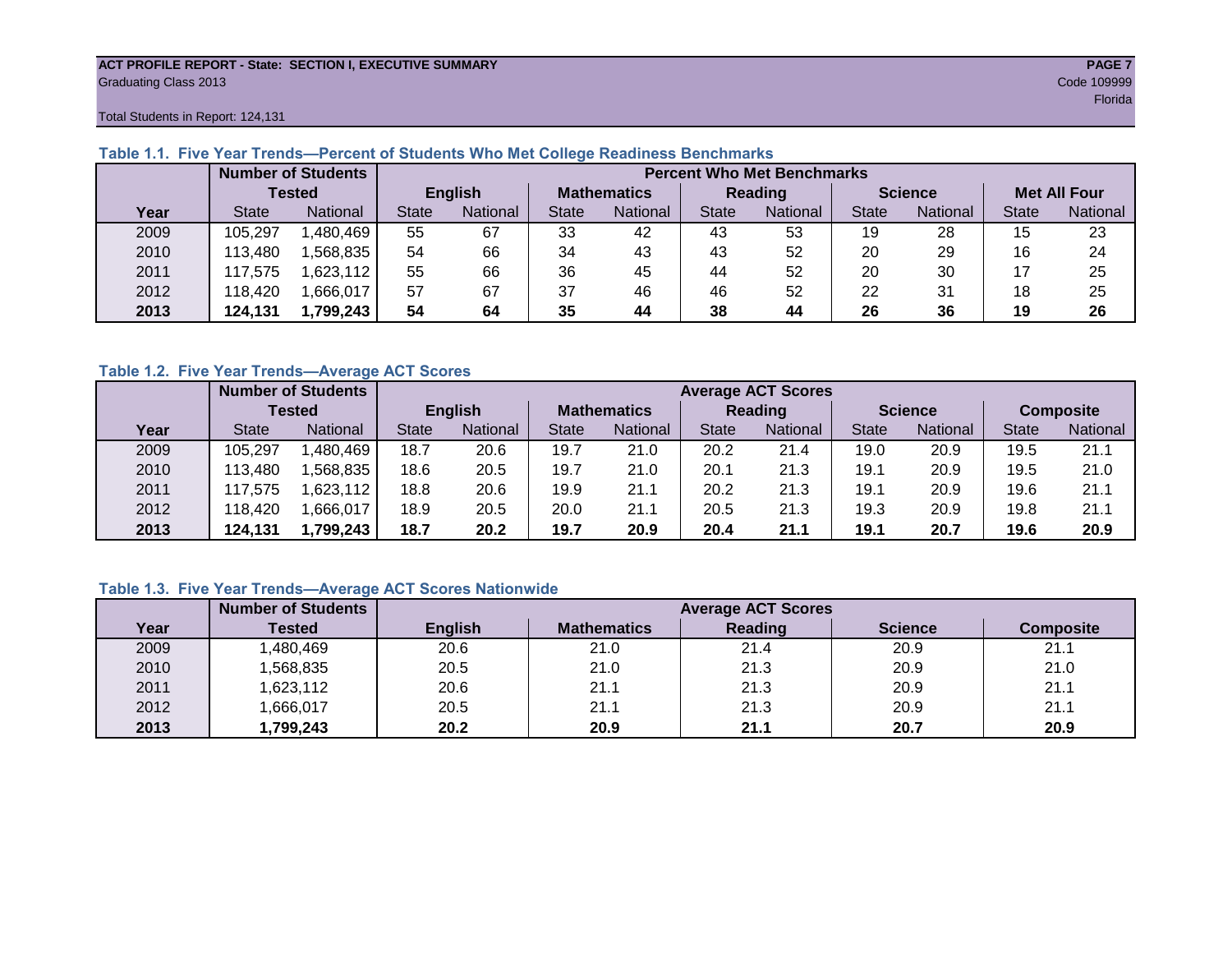#### **ACT PROFILE REPORT - State: SECTION I, EXECUTIVE SUMMARY PAGE 8** Graduating Class 2013 Code 109999

#### Total Students in Report: 124,131

|      |         | <b>Number of Students</b><br>Tested |      | Percent <sup>2</sup> |             | <b>English</b> |         | <b>Mathematics</b> |         | <b>Reading</b> | <b>Science</b> |           | <b>Composite</b> |           |
|------|---------|-------------------------------------|------|----------------------|-------------|----------------|---------|--------------------|---------|----------------|----------------|-----------|------------------|-----------|
|      |         |                                     | Core | Less                 |             |                |         |                    |         |                |                |           |                  |           |
|      | Core or | Less than                           | or   | than                 | Core or     | Less than      | Core or | Less than          | Core or | Less than      | Core or        | Less than | Core or          | Less than |
| Year | More    | Core                                | More | Core                 | <b>More</b> | Core           | More    | Core               | More    | Core           | More           | Core      | More             | Core      |
| 2009 | 73,283  | 28,004                              | 70   | 27                   | 20.0        | 16.1           | 20.8    | 17.5               | 21.2    | 18.0           | 20.0           | 16.9      | 20.6             | 17.3      |
| 2010 | 80,142  | 29.076                              | 71   | 26                   | 19.8        | 15.9           | 20.7    | 17.6               | 21.1    | 18.0           | 20.1           | 17.1      | 20.5             | 17.3      |
| 2011 | 86,061  | 27,568                              | 73   | 23                   | 19.8        | 16.2           | 20.6    | 17.8               | 21.0    | 18.2           | 19.9           | 17.0      | 20.5             | 17.4      |
| 2012 | 89,238  | 25,971                              | 75   | 22                   | 19.8        | 16.4           | 20.7    | 17.9               | 21.2    | 18.5           | 20.0           | 17.2      | 20.6             | 17.6      |
| 2013 | 93,634  | 26.814                              | 75   | 22                   | 19.6        | 16.3           | 20.4    | 17.8               | 21.1    | 18.5           | 19.8           | 17.0      | 20.3             | 17.5      |

# **Table 1.4. Five Year Trends—Average ACT Scores by Level of Preparation**

<sup>1</sup>"Core or More" results correspond to students taking four or more years of English AND three or more years each of math, social studies, and natural science.

 $2$ Percent of all students tested. Numbers will not add up to 100% due to student non-response.

# **Table 1.5. Five Year Trends—Percent and Average Composite Score by Race/Ethnicity**

|                                        | 2009    |      |      | 2010    |     |      | 2011    |     |      | 2012    |     |      | 2013    |               |      |
|----------------------------------------|---------|------|------|---------|-----|------|---------|-----|------|---------|-----|------|---------|---------------|------|
|                                        | N       | $\%$ | Avg  | N       | %   | Avg  | N       | %   | Avg  | Ν       | %   | Ava  | N       | $\frac{9}{6}$ | Avg  |
| <b>All Students</b>                    | 105.297 | 100  | 19.5 | 113.480 | 100 | 19.5 | 117.575 | 100 | 19.6 | 118.420 | 100 | 19.8 | 124.131 | 100           | 19.6 |
| Black/African American                 | 24,268  | 23   | 16.2 | 26.781  | 24  | 16.2 | 27,829  | 24  | 16.4 | 26,355  | 22  | 16.5 | 27.024  | 22            | 16.4 |
| American Indian/Alaska Native          | 326     |      | 20.3 | 425     | 0   | 19.5 | 399     | 0   | 19.4 | 339     | 0   | 19.0 | 327     | 0             | 18.5 |
| White                                  | 45.839  | 44   | 21.6 | 48.006  | 42  | 21.7 | 47.844  | 41  | 21.8 | 48.441  | 41  | 21.9 | 49.084  | 40            | 21.7 |
| Hispanic/Latino                        | 22.238  | 21   | 18.5 | 24.296  | 21  | 18.5 | 29,627  | 25  | 18.7 | 31,000  | 26  | 19.0 | 33,860  | 27            | 18.9 |
| Asian                                  | 3,343   |      | 22.0 | 3,556   | 3   | 22.0 | 3,485   | 3   | 22.2 | 3,504   | 3   | 22.2 | 3,582   |               | 22.1 |
| Native Hawaiian/Other Pacific Islander |         |      |      |         | 0   |      | 178     | 0   | 17.8 | 281     | U   | 18.8 | 282     | 0             | 18.4 |
| Two or more races                      | 3.145   |      | 20.0 | 3,931   | 3   | 20.1 | 2,906   |     | 20.7 | 3,329   | 3   | 20.8 | 3,807   |               | 20.6 |
| Prefer not to respond/No response      | 6,138   | 6.   | 19.3 | 6,485   | 6   | 18.9 | 5,307   | 5.  | 19.5 | 5.171   | 4   | 19.8 | 6,165   |               | 19.3 |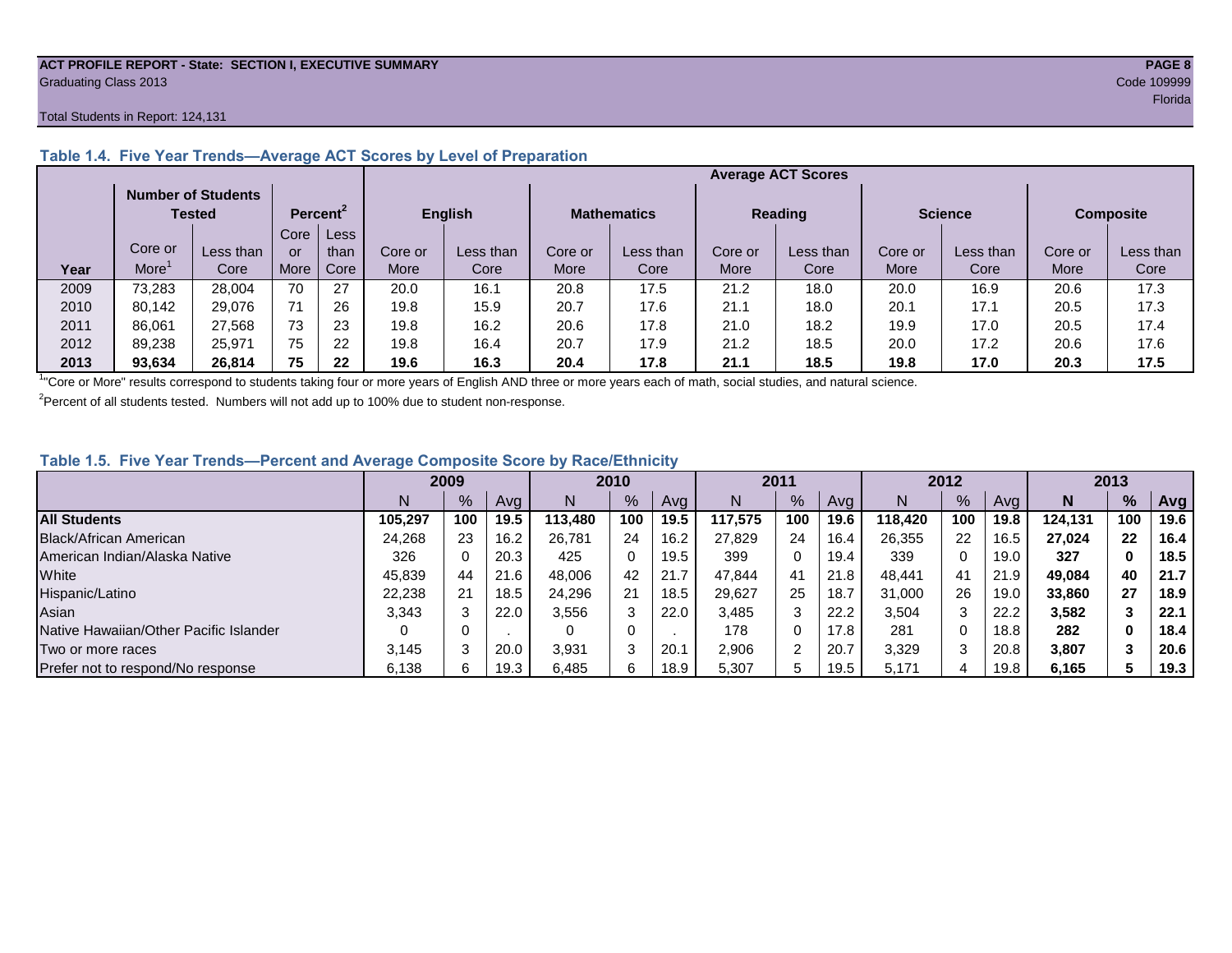#### **ACT PROFILE REPORT - State: SECTION I, EXECUTIVE SUMMARY PAGE 9 Graduating Class 2013** Code 109999 Code 109999

en de la provincia de la provincia de la provincia de la provincia de la provincia de la provincia de la provi

Total Students in Report: 124,131

#### **Table 1.6. Percent of Students in College Readiness Standards Score Ranges**

| <b>CRS</b>       | <b>English</b>      | <b>Mathematics</b>           | Reading                 | <b>Science</b>     |  |  |
|------------------|---------------------|------------------------------|-------------------------|--------------------|--|--|
| Range            | (Benchmark = $18$ ) | (Benchmark = $22$ )          | (Benchmark = $22$ )     | $(Benchmark = 23)$ |  |  |
|                  | 100%                | 100%                         | 100%                    | 100%               |  |  |
| $1 - 12$         | 50%<br>18%<br>13%   | 50%<br>$1\%$<br>$1\%$        | 50%<br>$7\%$<br>$8\%$   | 50%<br>12%<br>7%   |  |  |
|                  | $0\%$               | $0\%$                        | 0%                      | 0%                 |  |  |
| $13 - 15$        | 100%                | 100%                         | 100%                    | 100%               |  |  |
|                  | 50%<br>18%<br>13%   | 50%<br>20%<br>14%            | 50%<br>15%<br>13%       | 50%<br>15%<br>10%  |  |  |
|                  | $0\%$               | 0%                           | $0\%$                   | 0%                 |  |  |
|                  | 100%                | 100%                         | 100%                    | 100%               |  |  |
| $16 - 19$        | 50%<br>19%<br>18%   | 36%<br>33%<br>50%            | 26%<br>50%<br>21%       | 25%<br>50%<br>23%  |  |  |
|                  | $0\%$               | $0\%$                        | $0\%$                   | 0%                 |  |  |
|                  | 100%                | 100%                         | 100%                    | 100%               |  |  |
| $20 - 23$        | 50%<br>25%<br>23%   | 50%<br>19%<br>18%            | 50%<br>24%<br>24%       | 30%<br>50%<br>26%  |  |  |
|                  | $0\%$               | $0\%$                        | $0\%$                   | 0%                 |  |  |
| 24-27            | 100%                | 100%                         | 100%                    | 100%               |  |  |
|                  | 50%<br>16%<br>13%   | 50%<br>21%<br>18%            | 50%<br>14%<br>15%       | 50%<br>20%<br>15%  |  |  |
|                  | $0\%$               | 0%                           | $0\%$                   | 0%                 |  |  |
| 28-32            | 100%                | 100%                         | 100%                    | 100%               |  |  |
|                  | 50%<br>10%<br>7%    | 50%<br>$9\%$<br>$6\%$        | 50%<br>13%<br>11%       | 50%<br>$8\%$<br>5% |  |  |
|                  | $0\%$               | $0\%$                        | $0\%$                   | 0%                 |  |  |
|                  | 100%                | 100%                         | 100%                    | 100%               |  |  |
| 33-36            | 50%                 | 50%                          | 50%                     | 50%                |  |  |
|                  | 5%<br>$3%$<br>0%    | $3%$<br>2%<br>$0\%$          | $4\%$<br>$5\%$<br>$0\%$ | 1%<br>2%<br>$0\%$  |  |  |
|                  | 100%                | 100%                         | 100%                    | 100%               |  |  |
| % At or Above    | 64%<br>54%          | 44%                          | 44%                     |                    |  |  |
| <b>Benchmark</b> | 50%                 | 35%<br>50%                   | 38%<br>50%              | 36%<br>50%<br>26%  |  |  |
|                  | $0\%$               | $0\%$                        | $0\%$                   | $0\%$              |  |  |
|                  |                     | $=$ State<br><b>Contract</b> | $=$ National            |                    |  |  |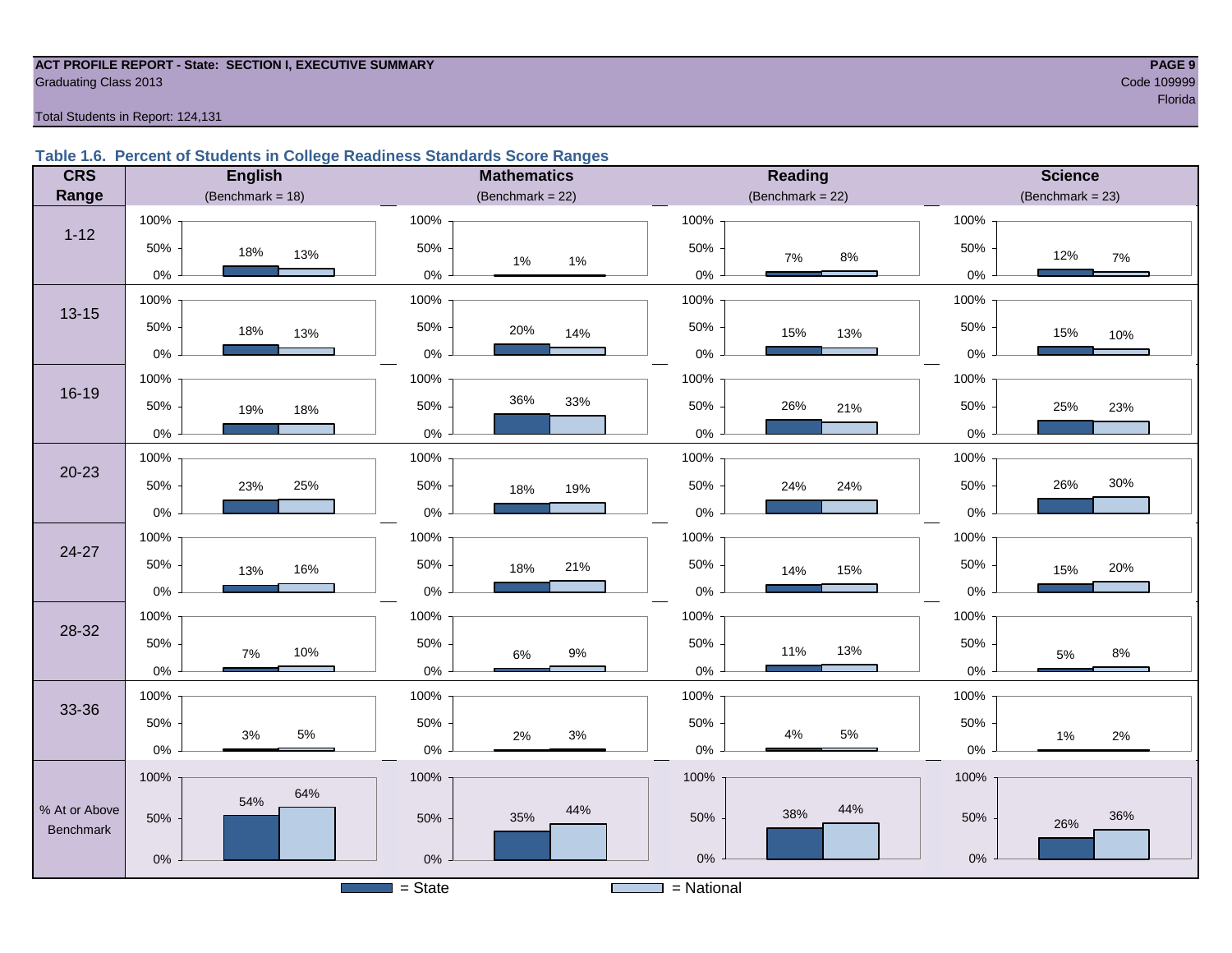#### **ACT PROFILE REPORT- State: SECTION II, ACADEMIC ACHIEVEMENT PAGE 10** Graduating Class 2013 Code 109999

Total Students in Report: 124,131

| <b>Student Group</b> | <b>Test Session</b>  |          |         | <b>Average ACT Scores</b> |             |         |         |           |  |  |  |  |
|----------------------|----------------------|----------|---------|---------------------------|-------------|---------|---------|-----------|--|--|--|--|
|                      | <b>Duration</b>      | N        | Percent | English                   | Mathematics | Reading | Science | Composite |  |  |  |  |
|                      | <b>Standard Time</b> | 120,831  | 97      | 18.8                      | 19.8        | 20.4    | 19.1    | 19.7      |  |  |  |  |
| <b>State</b>         | <b>Extended Time</b> | 3,300    | 3       | 16.4                      | 18.0        | 19.6    | 17.3    | 18.0      |  |  |  |  |
|                      | Total                | 124,131  | 100     | 18.7                      | 19.7        | 20.4    | 19.1    | 19.6      |  |  |  |  |
|                      | <b>Standard Time</b> | ,727,041 | 96      | 20.4                      | 21.0        | 21.3    | 20.9    | 21.0      |  |  |  |  |
| <b>National</b>      | <b>Extended Time</b> | 72,202   | 4       | 15.9                      | 17.7        | 18.1    | 17.9    | 17.5      |  |  |  |  |
|                      | Total                | ,799,243 | 100     | 20.2                      | 20.9        | 21.1    | 20.7    | 20.9      |  |  |  |  |

### **Table 1.7. Average ACT College Reportable Scores by Test Session Duration**

#### **Table 1.8. Percent of Students Who Met College Readiness Benchmark Scores by Test Session Duration**

| <b>Student Group</b> | <b>Test Session</b>  |         |             | <b>Percent of Students</b> |         | Met      |
|----------------------|----------------------|---------|-------------|----------------------------|---------|----------|
|                      | <b>Duration</b>      | English | Mathematics | Reading                    | Science | All Four |
|                      | Standard Time        | 55      | 35          | 38                         | 27      | 19       |
| <b>State</b>         | <b>Extended Time</b> | 40      | 21          | 34                         | 18      | 13       |
|                      | Total                | 54      | 35          | 38                         | 26      | 19       |
|                      | <b>Standard Time</b> | 65      | 45          | 45                         | 37      | 27       |
| <b>National</b>      | <b>Extended Time</b> | 35      | 20          | 28                         | 20      | 13       |
|                      | Total                | 64      | 44          | 44                         | 36      | 26       |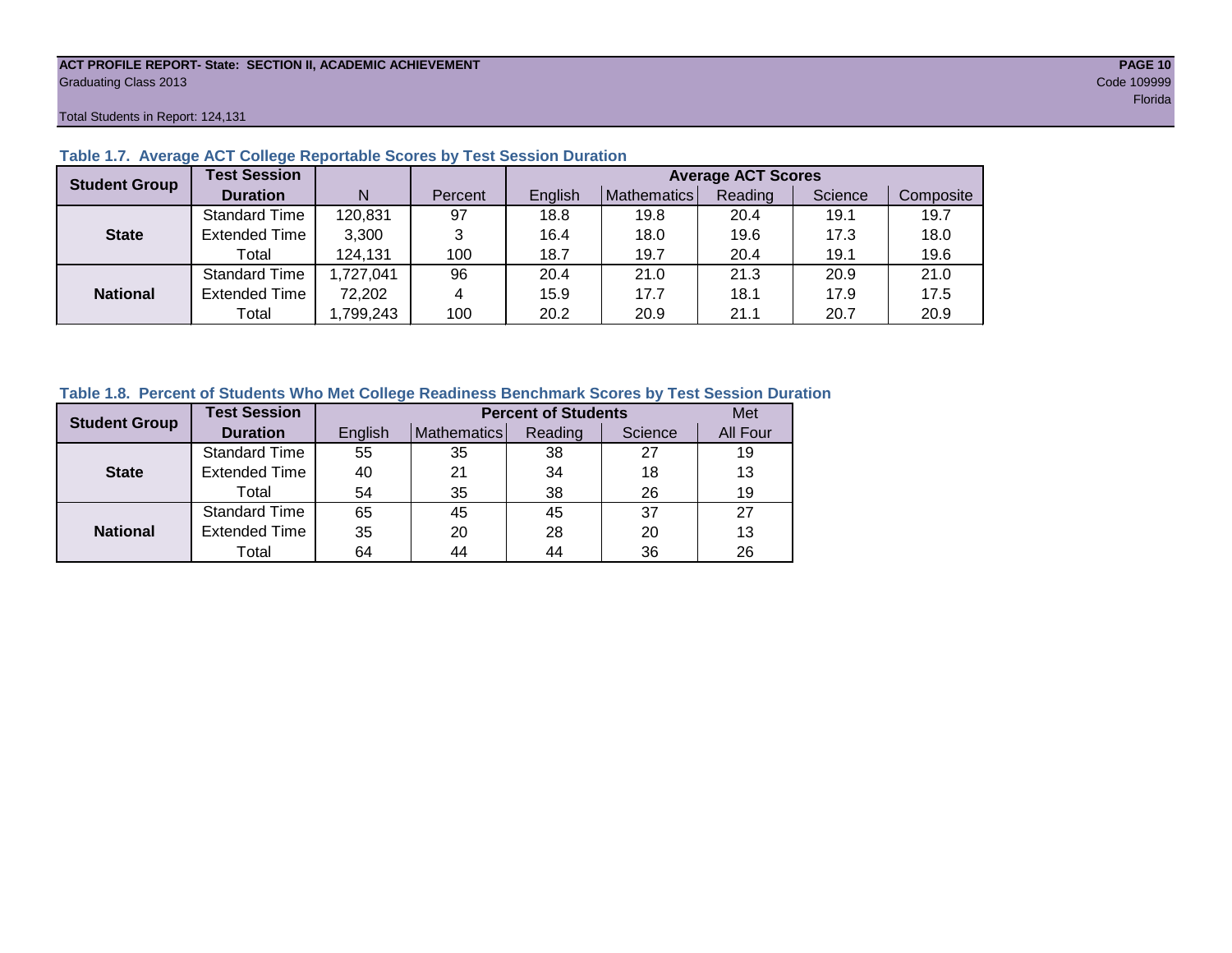# Section II Academic Achievement

Beginning with the Graduating Class of 2013, all students whose scores are college reportable, both standard and extended time tests, are now included. Also beginning with the 2013 Graduating Class data, College Readiness Benchmarks for Reading and Science were updated to reflect the most recent college coursework research.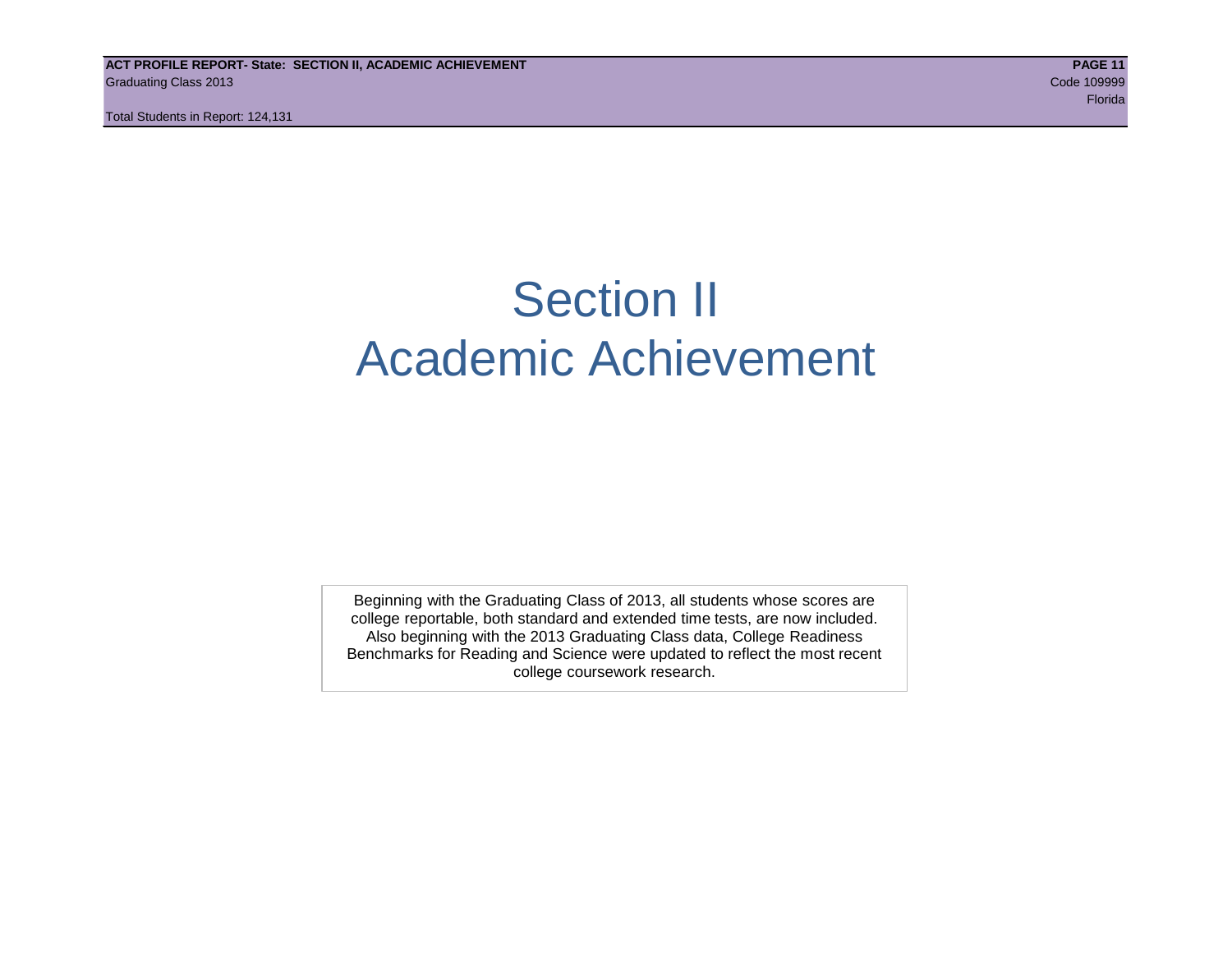# **ACT PROFILE REPORT- State: SECTION II, ACADEMIC ACHIEVEMENT PAGE 12** Graduating Class 2013 Code 109999

Total Students in Report: 124,131

|  | Table 2.1. ACT Score Distributions, Cumulative Percentages (CP <sup>1</sup> ), and Score Averages |  |  |  |
|--|---------------------------------------------------------------------------------------------------|--|--|--|
|  |                                                                                                   |  |  |  |

| <b>ACT Scale</b>      |                | <b>English</b> |                | <b>Reading</b><br><b>Mathematics</b> |                | <b>Science</b> |              | Composite |                | <b>ACT Scale</b> |                |
|-----------------------|----------------|----------------|----------------|--------------------------------------|----------------|----------------|--------------|-----------|----------------|------------------|----------------|
| <b>Score</b>          | N              | CP             | $\mathsf{N}$   | $\mathsf{CP}$                        | N              | CP             | $\mathsf{N}$ | CP        | N              | $\mathsf{CP}$    | <b>Score</b>   |
| 36                    | 199            | 100            | 220            | 100                                  | 780            | 100            | 274          | 100       | 42             | 100              | 36             |
| 35                    | 752            | 100            | 398            | 100                                  | 445            | 99             | 410          | 100       | 191            | 100              | 35             |
| 34                    | 1,115          | 99             | 734            | 100                                  | 1,556          | 99             | 426          | 99        | 425            | 100              | 34             |
| 33                    | 1,433          | 98             | 577            | 99                                   | 1,881          | 98             | 350          | 99        | 644            | 99               | 33             |
| 32                    | 1,183          | 97             | 793            | $98\,$                               | 2,197          | 96             | 718          | 99        | 901            | 99               | $32\,$         |
| 31                    | 1,424          | 96             | 780            | 98                                   | 2,894          | 94             | 905          | 98        | 1,252          | 98               | 31             |
| 30                    | 1,669          | 95             | 1,255          | $97\,$                               | 2,489          | 92             | 1,240        | $98\,$    | 1,734          | 97               | 30             |
| 29                    | 1,711          | 94             | 1,673          | 96                                   | 2,616          | 90             | 1,384        | 97        | 2,457          | 96               | 29             |
| 28                    | 2,545          | 92             | 2,808          | 95                                   | 2,906          | 88             | 1,769        | 95        | 3,107          | 94               | 28             |
| 27                    | 2,483          | 90             | 3,888          | 93                                   | 3,134          | 86             | 2,529        | 94        | 3,154          | 91               | $27\,$         |
| 26                    | 3,685          | 88             | 5,342          | 89                                   | 3,430          | 83             | 3,199        | 92        | 4,047          | 89               | 26             |
| 25                    | 4,411          | 85             | 6,009          | 85                                   | 3,716          | 80             | 6,002        | 89        | 4,868          | 86               | 25             |
| 24                    | 5,448          | 82             | 6,644          | 80                                   | 6,731          | 77             | 7,315        | 85        | 5,805          | 82               | 24             |
| 23                    | 5,778          | 77             | 6,359          | ${\bf 75}$                           | 5,474          | 72             | 6,341        | 79        | 6,696          | $77\,$           | 23             |
| 22                    | 6,317          | 73             | 5,677          | 70                                   | 6,617          | 68             | 7,387        | 74        | 7,610          | $72\,$           | 22             |
| 21                    | 7,496          | 68             | 5,156          | 65                                   | 8,715          | 62             | 9,922        | 68        | 7,215          | 65               | 21             |
| 20                    | 8,483          | 62             | 4,864          | 61                                   | 8,923          | 55             | 8,315        | 60        | 7,579          | 60               | 20             |
| 19                    | 5,770          | 55             | 6,790          | 57                                   | 7,875          | 48             | 8,578        | 53        | 7,925          | 53               | 19             |
| 18                    | 5,439          | 50             | 7,624          | 52                                   | 9,743          | 42             | 9,132        | 46        | 8,494          | 47               | 18             |
| 17                    | 5,332          | 46             | 13,078         | 46                                   | 6,480          | 34             | 6,693        | 39        | 8,989          | 40               | 17             |
| 16                    | 7,041          | 41             | 17,414         | 35                                   | 7,882          | 29             | 6,666        | 33        | 9,604          | 33               | 16             |
| 15                    | 9,201          | 36             | 14,753         | 21                                   | 6,553          | 22             | 6,685        | 28        | 9,625          | 25               | 15             |
| 14                    | 6,769          | 28             | 7,297          | 9                                    | 6,071          | 17             | 6,239        | 22        | 8,914          | 18               | 14             |
| 13                    | 6,394          | 23             | 2,609          | $\mathsf 3$                          | 6,141          | 12             | 6,170        | 17        | 7,005          | $10$             | 13             |
| 12                    | 5,150          | 18             | 917            | $\overline{1}$                       | 4,479          | $\overline{7}$ | 5,184        | 12        | 3,937          | 5                | 12             |
| 11                    | 5,582          | 14             | 270            |                                      | 2,446          | 4              | 4,243        | 8         | 1,388          | 2                | 11             |
| 10                    | 4,776          | 9              | 102            |                                      | 1,060          | 2              | 3,143        | 5         | 345            | $\mathbf{1}$     | 10             |
| 9                     | 3,363          | 5              | 31             |                                      | 412            |                | 1,569        | 2         | 115            |                  | 9              |
| 8                     | 1,987          | 3              | 17             |                                      | 221            |                | 838          | 1         | 38             |                  | 8              |
| $\overline{7}$        | 760            |                | 12             |                                      | 141            |                | 242          | 1         | 15             |                  | $\overline{7}$ |
| 6                     | 281            |                | 11             |                                      | 47             |                | 101          | 1         | $\overline{7}$ |                  | $6\phantom{a}$ |
| 5                     | 93             |                | $\overline{c}$ |                                      | 40             |                | 72           |           | $\overline{2}$ |                  | 5              |
| $\boldsymbol{\Delta}$ | 42             |                | 15             |                                      | 17             |                | 28           |           |                |                  |                |
| 3                     | 12             |                | $\overline{1}$ |                                      | $\overline{7}$ |                | 21           | 1         | $\mathbf 0$    |                  | 3              |
| $\overline{2}$        | 5              |                | $\mathbf 0$    |                                      | 9              |                | 13           | -1        | $\mathbf 0$    |                  | $\overline{2}$ |
|                       | $\overline{2}$ |                | 11             |                                      | 3              |                | 28           | 1         | $\Omega$       |                  | Avg (SD)       |
| Avg (SD)              |                | 18.7(6.3)      |                | 19.7(5.0)                            |                | 20.4(6.0)      |              | 19.1(5.4) |                | 19.6(5.2)        |                |

<sup>1</sup>CP is the cumulative percent of students at or below a score point.

Note: Shaded portions of columns identify the students who met/exceeded the ACT College Readiness Benchmark Scores.

resultation of the contract of the contract of the contract of the contract of the contract of the contract of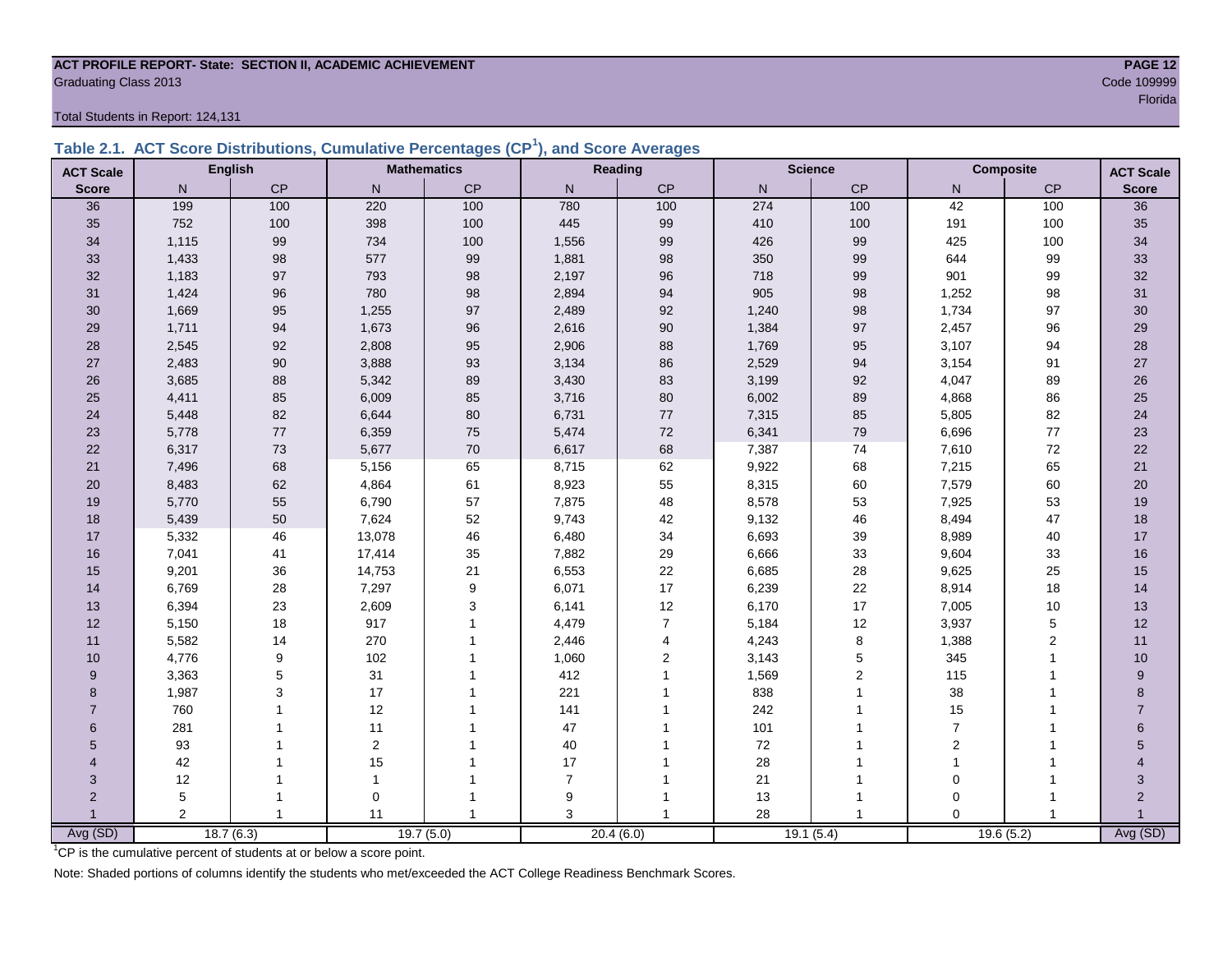#### **ACT PROFILE REPORT- State: SECTION II, ACADEMIC ACHIEVEMENT PAGE 13** Graduating Class 2013 Code 109999

#### Total Students in Report: 124,131

|                  |                         | <b>English</b> |                          |                |                        |           | Reading                |                | <b>Mathematics</b>    |           |                            |                |                        |                |                  |
|------------------|-------------------------|----------------|--------------------------|----------------|------------------------|-----------|------------------------|----------------|-----------------------|-----------|----------------------------|----------------|------------------------|----------------|------------------|
|                  |                         |                |                          |                | <b>Social Studies/</b> |           |                        |                | <b>Pre/Elementary</b> |           | <b>Algebra/ Coordinate</b> |                | <b>Plane Geometry/</b> |                |                  |
| <b>ACT Scale</b> | <b>Usage/ Mechanics</b> |                | <b>Rhetorical Skills</b> |                | <b>Sciences</b>        |           | <b>Arts/Literature</b> |                | Algebra               |           | <b>Geometry</b>            |                | <b>Trigonometry</b>    |                | <b>ACT Scale</b> |
| <b>Score</b>     | N.                      | <b>CP</b>      | N                        | CP             | N                      | <b>CP</b> | N                      | <b>CP</b>      | N.                    | <b>CP</b> | N                          | <b>CP</b>      | N.                     | CP             | <b>Score</b>     |
| 18               | 2,578                   | 100            | 1.158                    | 100            | 2,309                  | 100       | 3,474                  | 100            | 3,244                 | 100       | 501                        | 100            | 632                    | 100            | 18               |
| 17               | 4,118                   | 98             | 772                      | 99             | 4,569                  | 98        | 4.737                  | 97             | 3,944                 | 97        | 962                        | 100            | 146                    | 99             | 17               |
| 16               | 3,696                   | 95             | 3.999                    | 98             | 4,909                  | 94        | 6.057                  | 93             | 4,257                 | 94        | 1.594                      | 99             | 2,550                  | 99             | 16               |
| 15               | 3.754                   | 92             | 5,385                    | 95             | 5,114                  | 91        | 6.731                  | 89             | 6,210                 | 91        | 4.540                      | 98             | 4.015                  | 97             | 15               |
| 14               | 4,961                   | 89             | 6,566                    | 91             | 6,419                  | 86        | 7,398                  | 83             | 6,497                 | 86        | 7,176                      | 94             | 6,571                  | 94             | 14               |
| 13               | 5,379                   | 85             | 8,144                    | 86             | 8,853                  | 81        | 7.766                  | 77             | 9,654                 | 81        | 11.016                     | 88             | 7,473                  | 89             | 13               |
| 12               | 7,233                   | 80             | 11.877                   | 79             | 11,622                 | 74        | 9.020                  | 71             | 9,850                 | 73        | 11.220                     | 79             | 13,845                 | 83             | 12               |
| 11               | 11,105                  | 74             | 11,092                   | 69             | 12,459                 | 65        | 11,388                 | 64             | 10,253                | 65        | 12,901                     | 70             | 10,846                 | 72             | 11               |
| 10               | 12,349                  | 66             | 11.137                   | 61             | 13,268                 | 55        | 11,370                 | 54             | 10,883                | 57        | 20,194                     | 60             | 14,922                 | 63             | $10$             |
| 9                | 12,162                  | 56             | 14,868                   | 52             | 14,642                 | 44        | 10,854                 | 45             | 8,719                 | 48        | 14,927                     | 44             | 20,131                 | 51             | 9                |
| 8                | 10,681                  | 46             | 13.782                   | 40             | 13,518                 | 32        | 12.931                 | 37             | 13,386                | 41        | 17.247                     | 31             | 16.441                 | 35             | 8                |
| $\overline{7}$   | 11,341                  | 37             | 11.268                   | 28             | 12,207                 | 21        | 10,612                 | 26             | 17,362                | 30        | 9,808                      | 18             | 11,382                 | 21             | $\overline{7}$   |
| 6                | 10,245                  | 28             | 8,309                    | 19             | 7,164                  | 11        | 8.785                  | 18             | 10,162                | 16        | 4,389                      | 10             | 7,274                  | 12             | 6                |
| 5                | 9,511                   | 20             | 8,186                    | 13             | 3,915                  | 6         | 8,159                  | 10             | 5,847                 | 8         | 4,189                      | 6              | 2,339                  | 6              | 5                |
| $\overline{4}$   | 7.778                   | 12             | 5,099                    | 6              | 1,671                  | 3         | 3.161                  | 4              | 2,375                 | 3         | 902                        | 3              | 3,556                  | 4              | 4                |
| 3                | 4,876                   | 6              | 1,972                    | $\overline{2}$ | 854                    | 1         | 1,295                  | 1              | 1,168                 |           | 1.816                      | 2              | 456                    | $\overline{2}$ | 3                |
| 2                | 2,128                   | $\overline{2}$ | 464                      | 1              | 472                    |           | 357                    | 1              | 269                   |           | 73                         | $\overline{ }$ | 1,024                  |                | $\overline{2}$   |
|                  | 236                     |                | 53                       | 1              | 166                    |           | 36                     | $\overline{ }$ | 51                    |           | 676                        | $\overline{A}$ | 528                    |                |                  |
| Avg (SD)         | 9.2(3.9)                |                | 9.6(3.4)                 |                | 10.4(3.4)              |           | 10.3(3.8)              |                | 10.1(3.6)             |           | 10.0(2.9)                  |                | 9.7(3.0)               |                | Avg (SD)         |

### **Table 2.2. ACT Subscore Distributions, Cumulative Percentages (CP<sup>1</sup> ), and Subscore Averages**

 $1$ <sup>-1</sup>CP is the cumulative percent of students at or below a score point.

#### **Table 2.3. ACT Score Quartile Values**

| <b>Quartile</b>      | <b>Enalish</b> | <b>Mathematics</b> | <b>Reading</b> | <b>Science</b> | Composite |
|----------------------|----------------|--------------------|----------------|----------------|-----------|
| Q3 (75th Percentile) | 23             | 24                 | 24             | ົ<br>∠J        | ںے        |
| Q2 (50th Percentile) |                |                    | $\Omega$<br>۷J | 19             |           |
| Q1 (25th Percentile) |                |                    | 1C             | l v            |           |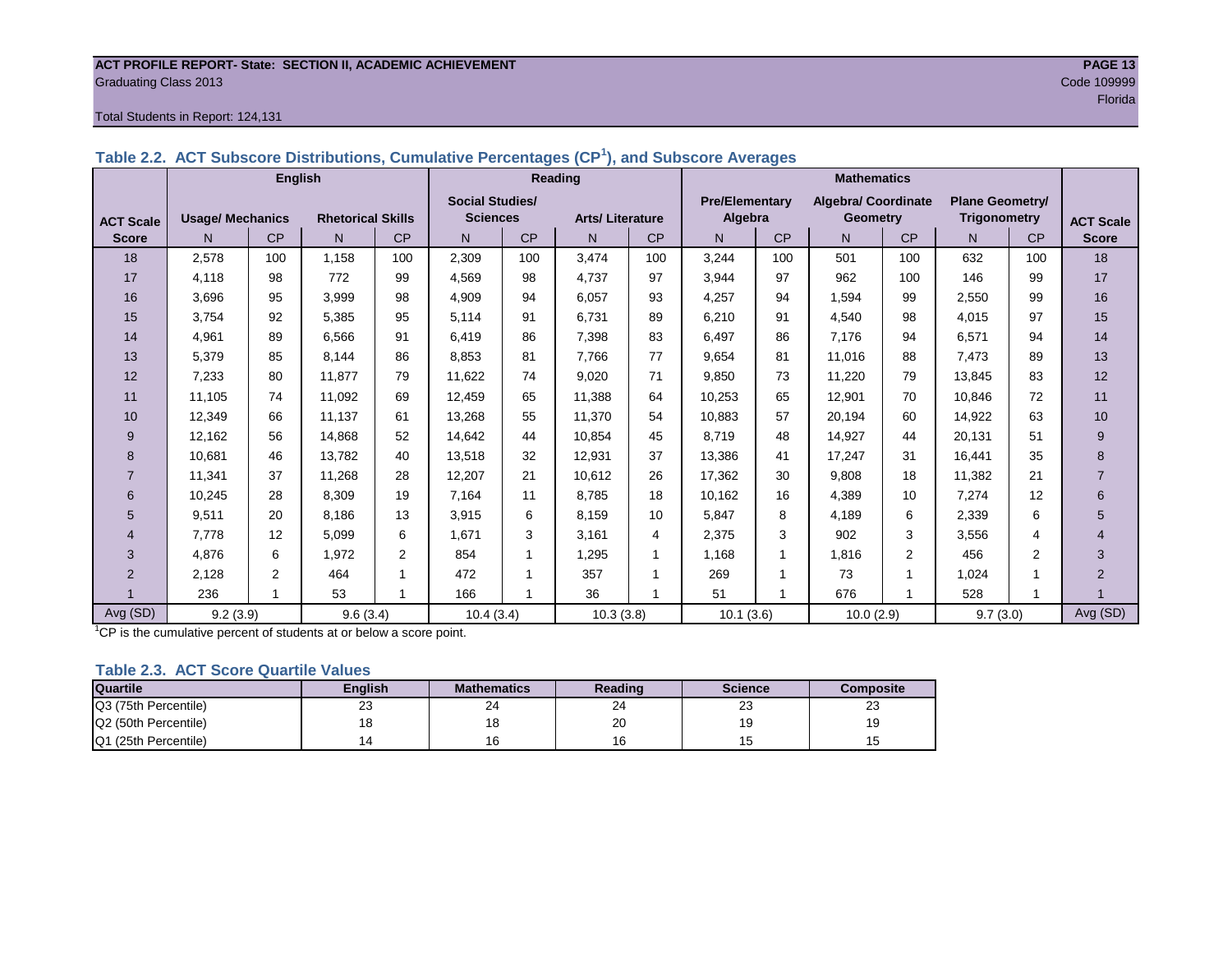Total Students in Report: 124,131

#### **Table 2.4. Average ACT Composite Scores for Race/Ethnicity by Level of Preparation**

| <b>Student</b>  |                                 | <b>Number of Students</b> | <b>Percent Taking</b>     |                     | <b>Average ACT Composite Score</b> |
|-----------------|---------------------------------|---------------------------|---------------------------|---------------------|------------------------------------|
| <b>Group</b>    | <b>Race/Ethnicity</b>           | <b>Tested</b>             | Core or More <sup>1</sup> | <b>Core or More</b> | <b>Less Than Core</b>              |
|                 | <b>All Students</b>             | 124,131                   | 75                        | 20.3                | 17.5                               |
|                 | Black/African American          | 27,024                    | 72                        | 16.9                | 15.4                               |
|                 | American Indian/Alaska Native   | 327                       | 72                        | 19.2                | 16.9                               |
|                 | <b>White</b>                    | 49,084                    | 78                        | 22.4                | 19.3                               |
| <b>State</b>    | Hispanic/Latino                 | 33,860                    | 76                        | 19.5                | 16.8                               |
|                 | Asian                           | 3,582                     | 80                        | 22.6                | 20.3                               |
|                 | Native Hawaiian/Other Pac. Isl. | 282                       | 72                        | 19.0                | 17.1                               |
|                 | I Two or more races             | 3,807                     | 78                        | 21.2                | 18.4                               |
|                 | Prefer not/No Response          | 6,165                     | 66                        | 20.3                | 17.7                               |
|                 | <b>All Students</b>             | 1,799,243                 | 74                        | 21.7                | 18.7                               |
|                 | Black/African American          | 239,598                   | 69                        | 17.5                | 15.6                               |
|                 | American Indian/Alaska Native   | 14,217                    | 62                        | 19.1                | 16.5                               |
|                 | <b>White</b>                    | 1,034,712                 | 76                        | 22.9                | 20.0                               |
| <b>National</b> | Hispanic/Latino                 | 259,741                   | 72                        | 19.5                | 17.2                               |
|                 | Asian                           | 71,677                    | 81                        | 24.1                | 21.5                               |
|                 | Native Hawaiian/Other Pac. Isl. | 4,772                     | 71                        | 20.5                | 17.5                               |
|                 | I Two or more races             | 64,221                    | 74                        | 21.9                | 19.2                               |
|                 | Prefer not/No Response          | 110,305                   | 58                        | 22.4                | 18.4                               |

<sup>1</sup>"Core or More" results correspond to students taking four or more years of English AND three or more years each of math, social studies, and natural science.

#### **Table 2.5. Average ACT Scores by Race/Ethnicity**

| <b>Student</b>  |                                 |                |                    |                |                |                  |
|-----------------|---------------------------------|----------------|--------------------|----------------|----------------|------------------|
| Group           | <b>Race/Ethnicity</b>           | <b>English</b> | <b>Mathematics</b> | <b>Reading</b> | <b>Science</b> | <b>Composite</b> |
|                 | <b>All Students</b>             | 18.7           | 19.7               | 20.4           | 19.1           | 19.6             |
|                 | Black/African American          | 15.0           | 16.9               | 17.4           | 15.9           | 16.4             |
|                 | American Indian/Alaska Native   | 17.4           | 18.7               | 19.5           | 18.0           | 18.5             |
|                 | White                           | 21.2           | 21.4               | 22.5           | 21.1           | 21.7             |
| <b>State</b>    | Hispanic/Latino                 | 17.8           | 19.2               | 19.6           | 18.4           | 18.9             |
|                 | Asian                           | 21.0           | 23.4               | 22.0           | 21.6           | 22.1             |
|                 | Native Hawaiian/Other Pac. Isl. | 17.3           | 18.8               | 19.2           | 17.9           | 18.4             |
|                 | Two or more races               | 19.9           | 20.3               | 21.5           | 20.0           | 20.6             |
|                 | Prefer not/No Response          | 18.4           | 19.5               | 20.2           | 18.8           | 19.3             |
|                 | <b>All Students</b>             | 20.2           | 20.9               | 21.1           | 20.7           | 20.9             |
|                 | Black/African American          | 15.7           | 17.2               | 17.0           | 16.9           | 16.9             |
|                 | American Indian/Alaska Native   | 16.6           | 18.2               | 18.3           | 18.3           | 18.0             |
|                 | White                           | 21.8           | 21.9               | 22.6           | 22.0           | 22.2             |
| <b>National</b> | Hispanic/Latino                 | 17.7           | 19.3               | 18.9           | 18.8           | 18.8             |
|                 | Asian                           | 22.5           | 25.0               | 22.9           | 23.1           | 23.5             |
|                 | Native Hawaiian/Other Pac. Isl. | 18.6           | 20.1               | 19.5           | 19.5           | 19.5             |
|                 | Two or more races               | 20.6           | 20.9               | 21.6           | 20.9           | 21.1             |
|                 | Prefer not/No Response          | 20.0           | 20.8               | 21.0           | 20.5           | 20.7             |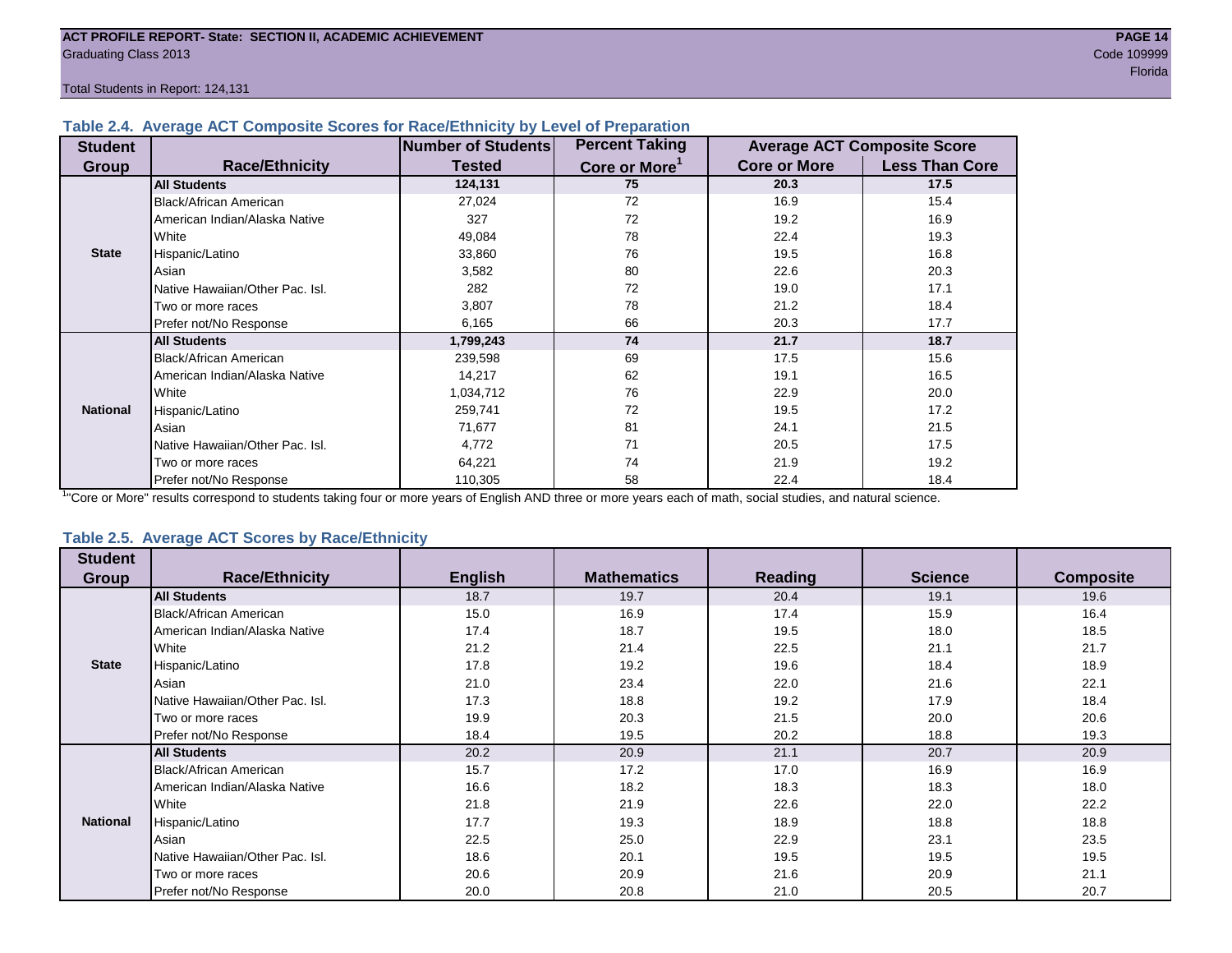#### **ACT PROFILE REPORT- State: SECTION II, ACADEMIC ACHIEVEMENT PAGE 15** Graduating Class 2013 Code 109999

Total Students in Report: 124,131

| <b>Student</b>  | <b>CRS</b> |         | <b>English</b> |         | <b>Mathematics</b> |         | Reading | <b>Science</b> |    |  |
|-----------------|------------|---------|----------------|---------|--------------------|---------|---------|----------------|----|--|
| Group           | Range      | N       | %              | N       | %                  | N       | %       | N              | %  |  |
|                 | 33 to 36   | 3,499   | 3              | 1,929   | 2                  | 4,662   | 4       | 1,460          |    |  |
|                 | 28 to 32   | 8,532   |                | 7,309   | 6                  | 13,102  | 11      | 6,016          | 5  |  |
|                 | 24 to 27   | 16,027  | 13             | 21,883  | 18                 | 17,011  | 14      | 19,045         | 15 |  |
| <b>State</b>    | 20 to 23   | 28,074  | 23             | 22.056  | 18                 | 29,729  | 24      | 31,965         | 26 |  |
|                 | 16 to 19   | 23,582  | 19             | 44,906  | 36                 | 31,980  | 26      | 31,069         | 25 |  |
|                 | 13 to 15   | 22,364  | 18             | 24,659  | 20                 | 18,765  | 15      | 19,094         | 15 |  |
|                 | 01 to 12   | 22,053  | 18             | 1.389   |                    | 8,882   |         | 15,482         | 12 |  |
|                 | 33 to 36   | 81,846  | 5              | 51,648  | 3                  | 89,731  | 5       | 36,033         | 2  |  |
|                 | 28 to 32   | 175,672 | 10             | 156,561 | 9                  | 239,643 | 13      | 138,865        | 8  |  |
|                 | 24 to 27   | 291.095 | 16             | 385.102 | 21                 | 277.723 | 15      | 364,600        | 20 |  |
| <b>National</b> | 20 to 23   | 447,398 | 25             | 343,822 | 19                 | 424,936 | 24      | 542,531        | 30 |  |
|                 | 16 to 19   | 327,718 | 18             | 590.816 | 33                 | 384.706 | 21      | 413,107        | 23 |  |
|                 | 13 to 15   | 242,064 | 13             | 258,384 | 14                 | 240,069 | 13      | 183,840        | 10 |  |
|                 | 01 to 12   | 233,450 | 13             | 12,910  |                    | 142,435 | 8       | 120,267        |    |  |

### **Table 2.6. Percent of Students in College Readiness Standards (CRS) Score Ranges**

### **Table 2.7. Average ACT Scores by Gender**

| <b>Student Group</b> | <b>Gender</b> |         |         | <b>Average ACT Scores</b> |                    |         |         |           |  |  |  |
|----------------------|---------------|---------|---------|---------------------------|--------------------|---------|---------|-----------|--|--|--|
|                      |               | N       | Percent | English                   | <b>Mathematics</b> | Reading | Science | Composite |  |  |  |
|                      | Males         | 54,979  | 44      | 18.3                      | 20.2               | 20.1    | 19.4    | 19.6      |  |  |  |
| <b>State</b>         | Females       | 68,872  | 55      | 19.1                      | 19.4               | 20.7    | 18.8    | 19.6      |  |  |  |
|                      | Missing       | 280     | 0       | 15.3                      | 17.5               | 17.8    | 16.9    | 17.0      |  |  |  |
|                      | Males         | 835,431 | 46      | 19.8                      | 21.4               | 20.9    | 21.2    | 20.9      |  |  |  |
| <b>National</b>      | Females       | 954,919 | 53      | 20.6                      | 20.5               | 21.4    | 20.4    | 20.9      |  |  |  |
|                      | Missing       | 8,893   | 0       | 16.1                      | 18.2               | 17.6    | 17.7    | 17.5      |  |  |  |

# **Table 2.8. Percent of Students Who Met College Readiness Benchmark Scores by Gender**

| <b>Student Group</b> | Gender  |         | <b>Percent of Students</b> |         |         |          |  |  |  |  |
|----------------------|---------|---------|----------------------------|---------|---------|----------|--|--|--|--|
|                      |         | English | Mathematics                | Reading | Science | All Four |  |  |  |  |
| <b>State</b>         | Males   | 51      | 38                         | 36      | 30      | 21       |  |  |  |  |
|                      | Females | 57      | 32                         | 39      | 24      |          |  |  |  |  |
|                      | Males   | 62      | 47                         | 43      | 40      | 29       |  |  |  |  |
| <b>National</b>      | Females | 67      | $4^{\prime}$               | 45      | 33      | 24       |  |  |  |  |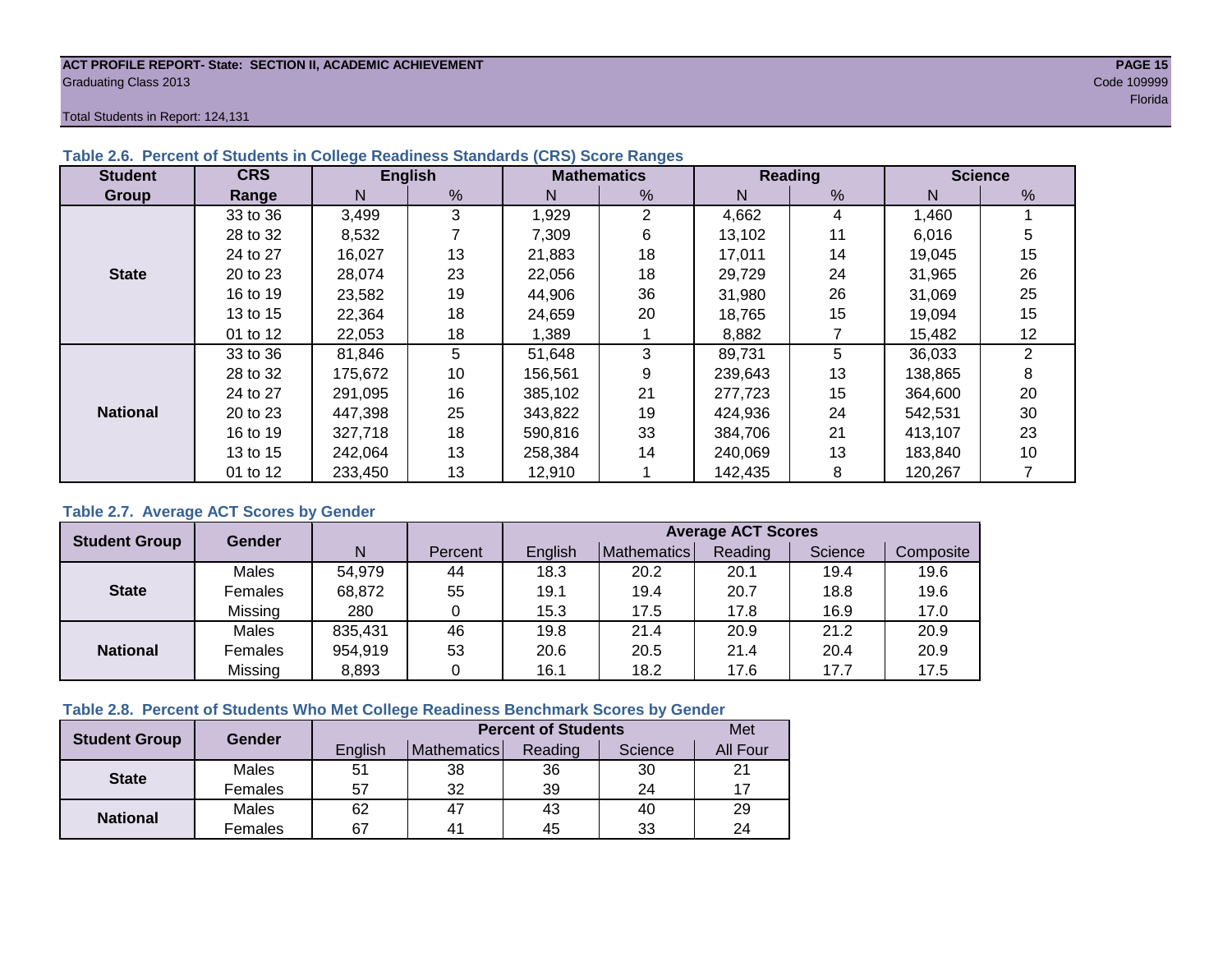#### **ACT PROFILE REPORT- State: SECTION II, ACADEMIC ACHIEVEMENT PAGE 16** Graduating Class 2013 Code 109999

#### Total Students in Report: 124,131

| <b>Student</b>  | <b>Curriculum</b>                       | N        | <b>English</b> |      | <b>Mathematics</b> |      | <b>Reading</b> |      |       | <b>Science</b> | <b>Composite</b>      |      |
|-----------------|-----------------------------------------|----------|----------------|------|--------------------|------|----------------|------|-------|----------------|-----------------------|------|
| Group           | Taken $^{\scriptscriptstyle\mathsf{T}}$ |          | CRB %          | Avg  | CRB %              | Avg  | CRB %          | Avg  | CRB % | Ava            | $CRB \%$ <sup>4</sup> | Avg  |
|                 | Core or More <sup>2</sup>               | 93,634   | 60             | 19.6 | 40                 | 20.4 | 42             | 21.1 | 30    | 19.8           | 22                    | 20.3 |
| <b>State</b>    | Less than Corel                         | 26,814   | 36             | 16.3 | 19                 | 17.8 | 24             | 18.5 | 14    | 17.0           |                       | 17.5 |
|                 | Missing <sup>3</sup>                    | 3,683    | 31             | 15.4 |                    | 17.5 | 21             | 17.7 | 13    | 16.7           |                       | 16.9 |
|                 | Core or More                            | ,322,739 | 71             | 21.2 | 50                 | 21.7 | 50             | 22.0 | 42    | 21.5           | 31                    | 21.7 |
| <b>National</b> | Less than Corel                         | 396,592  | 48             | 17.8 | 27                 | 18.9 | 30             | 19.0 | 22    | 18.8           | 14                    | 18.7 |
|                 | Missing                                 | 79,912   | 36             | 16.0 | 19                 | 17.8 | 24             | 17.5 | 17    | 17.7           | 10                    | 17.4 |

### **Table 2.9. College Readiness Benchmark (CRB) Percent and Average ACT Scores by Overall High School Curriculum**

<sup>1</sup> "Curriculum Taken" reflects overall high school curriculum in this table.

 $^2$  "Core or More" results correspond to students taking four or more years of English AND three or more years each of math, social studies, and natural science.

 $3$  Zero years or no coursework information reported in one or more content areas.

 $4$  Composite CRB% results reflect students who met all four subject-area benchmarks.

#### **Table 2.10. College Readiness Benchmark (CRB) Percent and Average ACT Scores by Content-Specific Curriculum**

| <b>Student</b>  | Curriculum                    |          | <b>English</b> |      |          | <b>Mathematics</b> |      |          | <b>Reading</b> |      |          | <b>Science</b> |      |  |
|-----------------|-------------------------------|----------|----------------|------|----------|--------------------|------|----------|----------------|------|----------|----------------|------|--|
| Group           | $\mathsf{Taken}^{\mathsf{T}}$ |          | CRB %          | Avg  | N        | CRB %              | Avg  | N        | CRB %          | Avg  | N        | CRB %          | Avg  |  |
|                 | Core or More <sup>2</sup>     | 117,591  | 55             | 18.9 | 115,566  | 37                 | 20.0 | 113,213  | 39             | 20.6 | 101,849  | 29             | 19.6 |  |
| <b>State</b>    | Less than Corel               | 3,371    | 32             | 15.4 | 5,322    |                    | 15.7 | 7,614    | 23             | 18.3 | 18,779   | 13             | 16.9 |  |
|                 | Missing <sup>3</sup>          | 3,169    | 33             | 15.7 | 3,243    | 18                 | 17.7 | 3,304    | 22             | 17.8 | 3,503    | 13             | 16.8 |  |
|                 | Core or More                  | .646,286 | 67             | 20.6 | ,648,697 | 46                 | 21.3 | ,554,990 | 46             | 21.5 | ,506,965 | 40             | 21.3 |  |
| <b>National</b> | Less than Core                | 84,048   | 36             | 15.9 | 77,906   |                    | 16.3 | 171,617  | 32             | 19.7 | 218,267  |                | 18.0 |  |
|                 | Missing                       | 68,909   | 38             | 16.4 | 72,640   | 20                 | 17.9 | 72,636   | 25             | 17.7 | 74,011   | 18             | 17.8 |  |

<sup>1</sup>"Curriculum Taken" reflects content-specific curriculum in this table.

<sup>2</sup> "Core or More" results correspond to students taking four or more years of English or three or more years of math, social studies, or natural science, respectively. For instance, Reading "Core or More" results correspond to students taking three or more years of social studies, regardless of courses taken in other content areas.

 $3$  Zero years or no coursework information reported in the specified content area.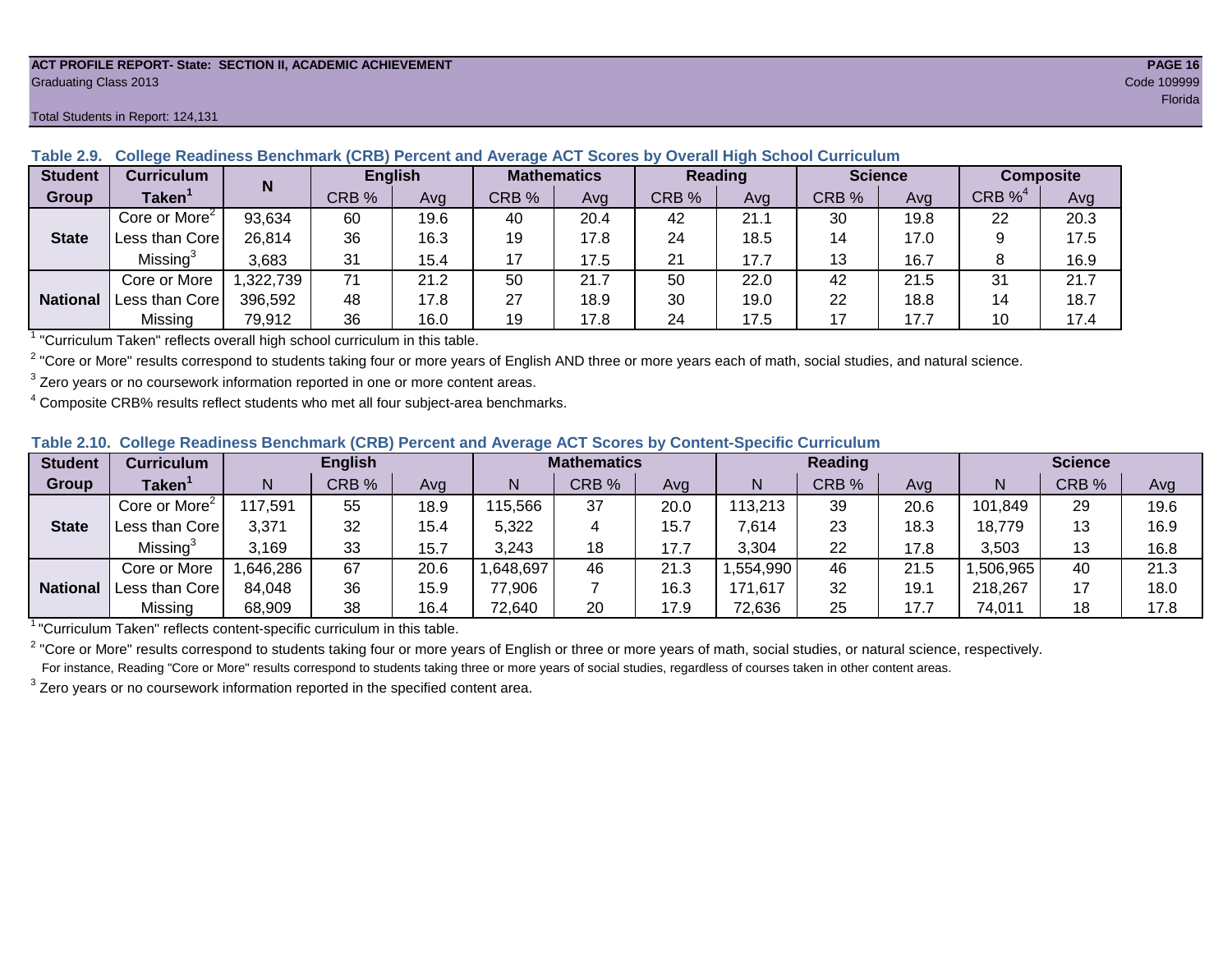Total Students in Report: 124,131

# Section III College Readiness and the Impact of Course Rigor

Beginning with the Graduating Class of 2013, all students whose scores are college reportable, both standard and extended time tests, are now included. Also beginning with the 2013 Graduating Class data, College Readiness Benchmarks for Reading and Science were updated to reflect the most recent college coursework research.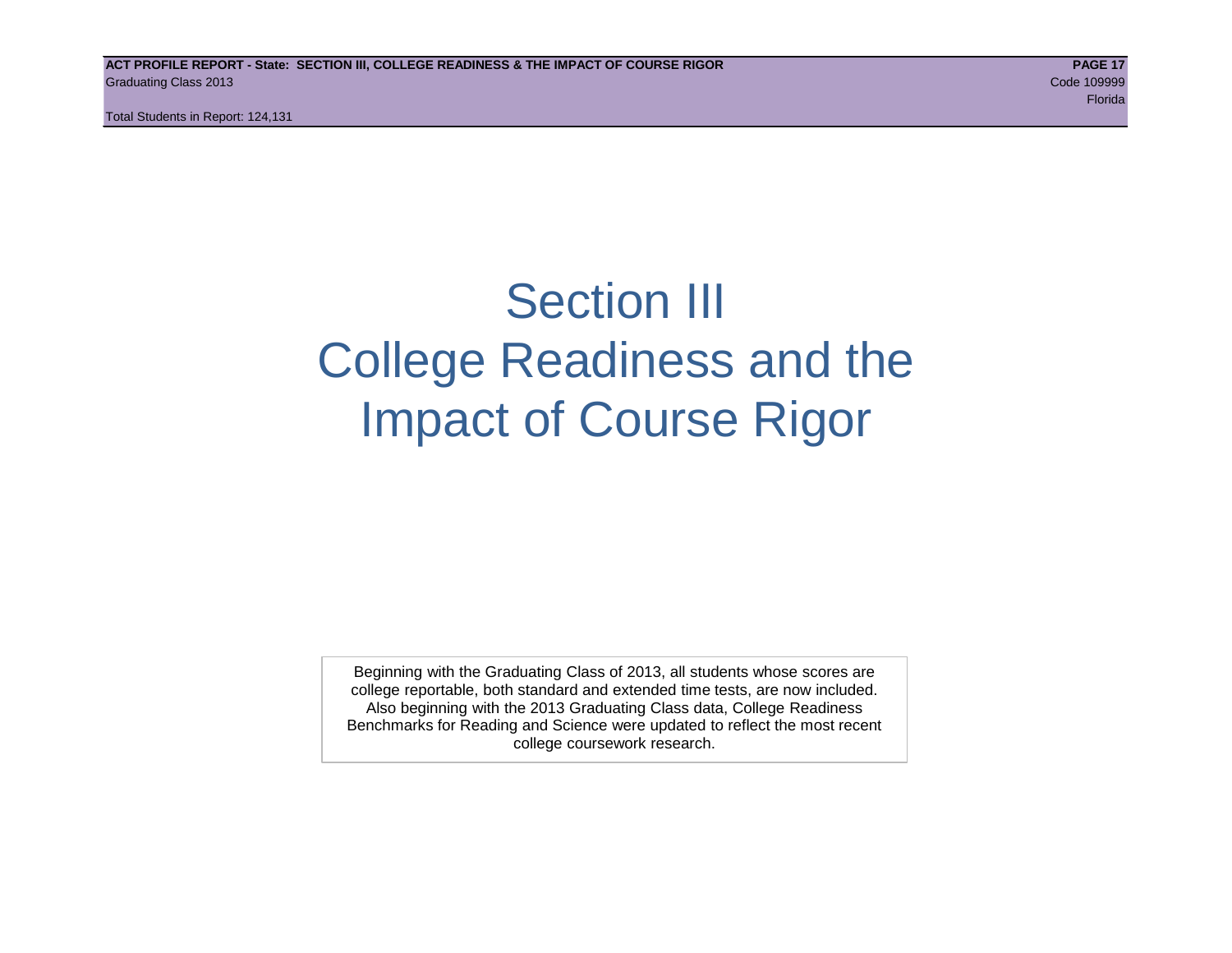#### **ACT PROFILE REPORT - State: SECTION III, COLLEGE READINESS & THE IMPACT OF COURSE RIGOR PAGE 18** Graduating Class 2013 Code 109999

en de la provincia de la provincia de la provincia de la provincia de la provincia de la provincia de la provi

Total Students in Report: 124,131

# **Figure 3.1. Percent of Students Who Met ACT College Readiness Benchmark Scores by Race/Ethnicity: ENGLISH**



ACT English Benchmark Score = **18**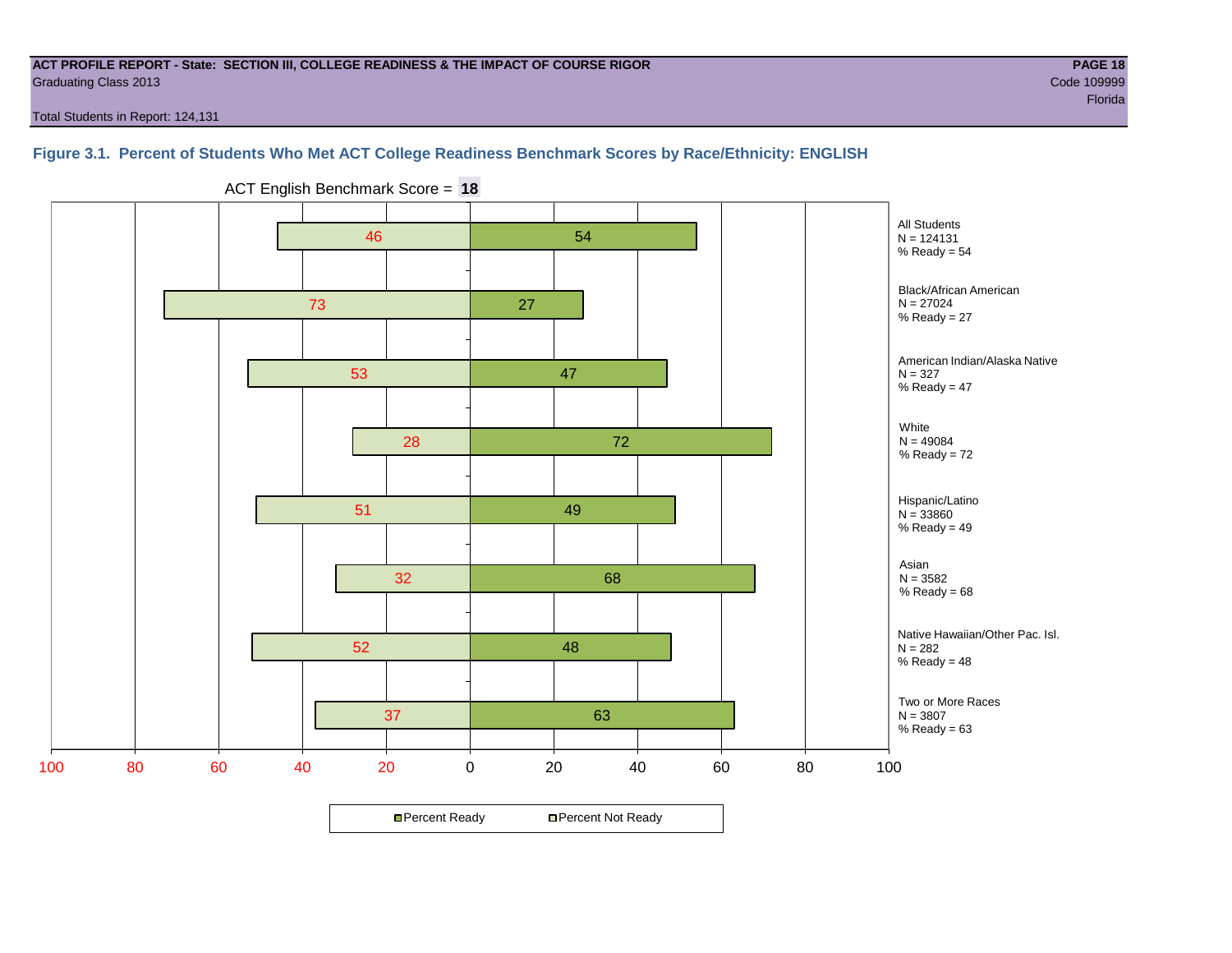#### **ACT PROFILE REPORT - State: SECTION III, COLLEGE READINESS & THE IMPACT OF COURSE RIGOR PAGE 19** Graduating Class 2013 Code 109999

Total Students in Report: 124,131

# **Figure 3.2. Percent of Students Who Met ACT College Readiness Benchmark Scores by Race/Ethnicity: MATHEMATICS**



ACT Mathematics Benchmark Score = **22**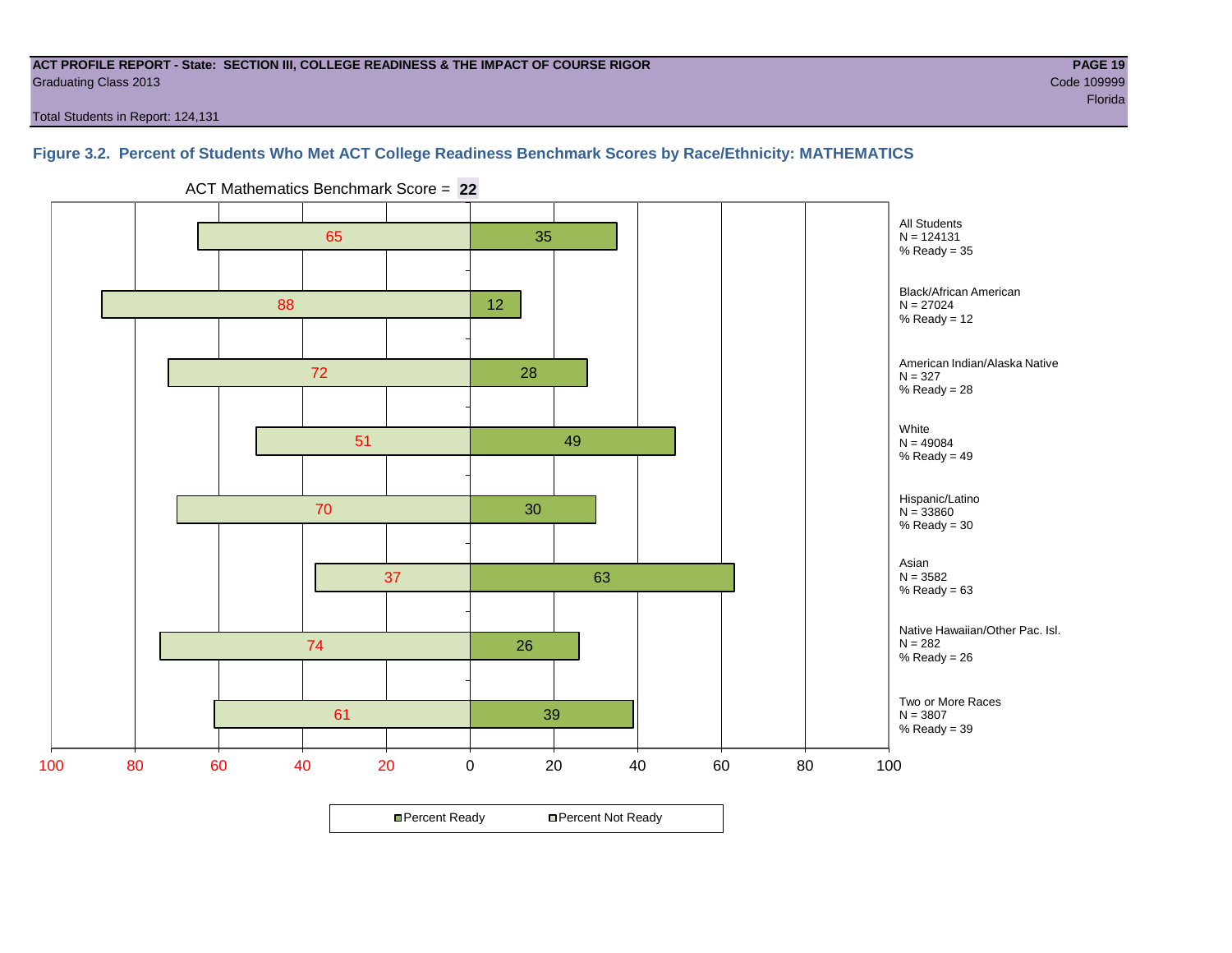#### **ACT PROFILE REPORT - State: SECTION III, COLLEGE READINESS & THE IMPACT OF COURSE RIGOR PAGE 20** Graduating Class 2013 Code 109999

Total Students in Report: 124,131

### **Figure 3.3. Percent of Students Who Met ACT College Readiness Benchmark Scores by Race/Ethnicity: READING**



ACT Reading Benchmark Score = **22**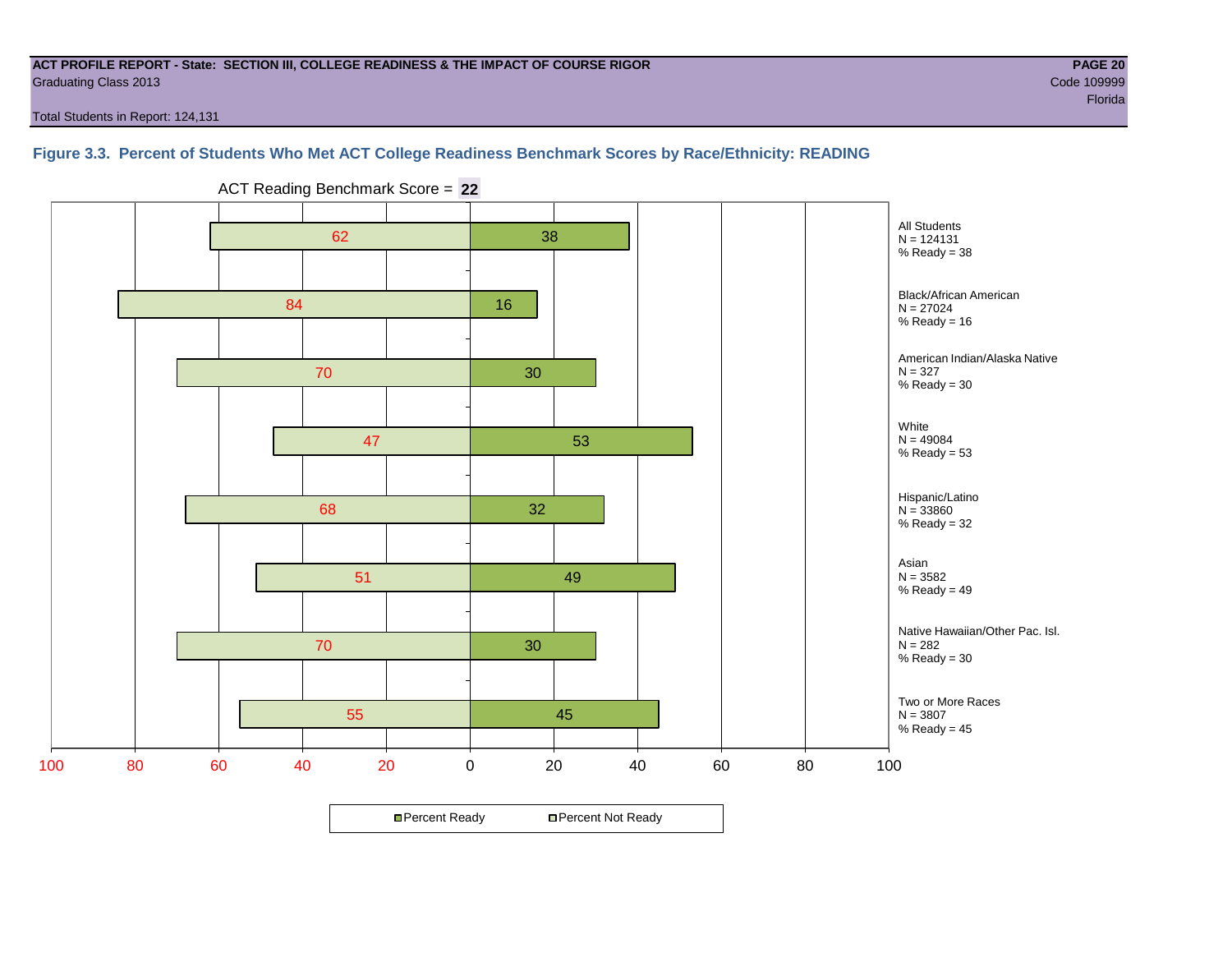#### **ACT PROFILE REPORT - State: SECTION III, COLLEGE READINESS & THE IMPACT OF COURSE RIGOR PAGE 21** Graduating Class 2013 Code 109999

Total Students in Report: 124,131

# **Figure 3.4. Percent of Students Who Met ACT College Readiness Benchmark Scores by Race/Ethnicity: SCIENCE**



ACT Science Benchmark Score = **23**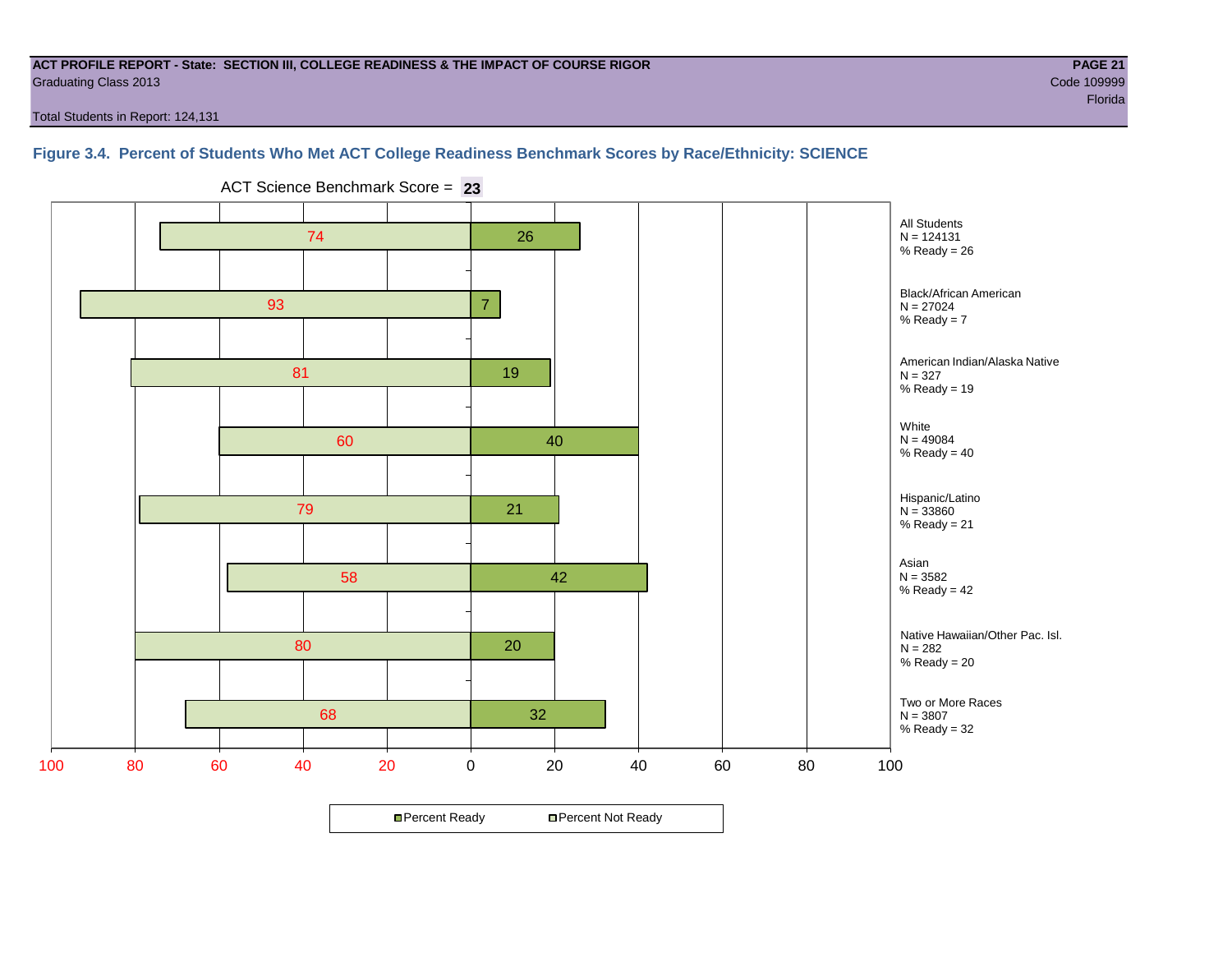#### **ACT PROFILE REPORT - State: SECTION III, COLLEGE READINESS & THE IMPACT OF COURSE RIGOR PAGE 22** Graduating Class 2013 Code 109999

Total Students in Report: 124,131

**Figure 3.5. Percent of Students Who Met ACT College Readiness Benchmark Scores by Race/Ethnicity: ALL FOUR**

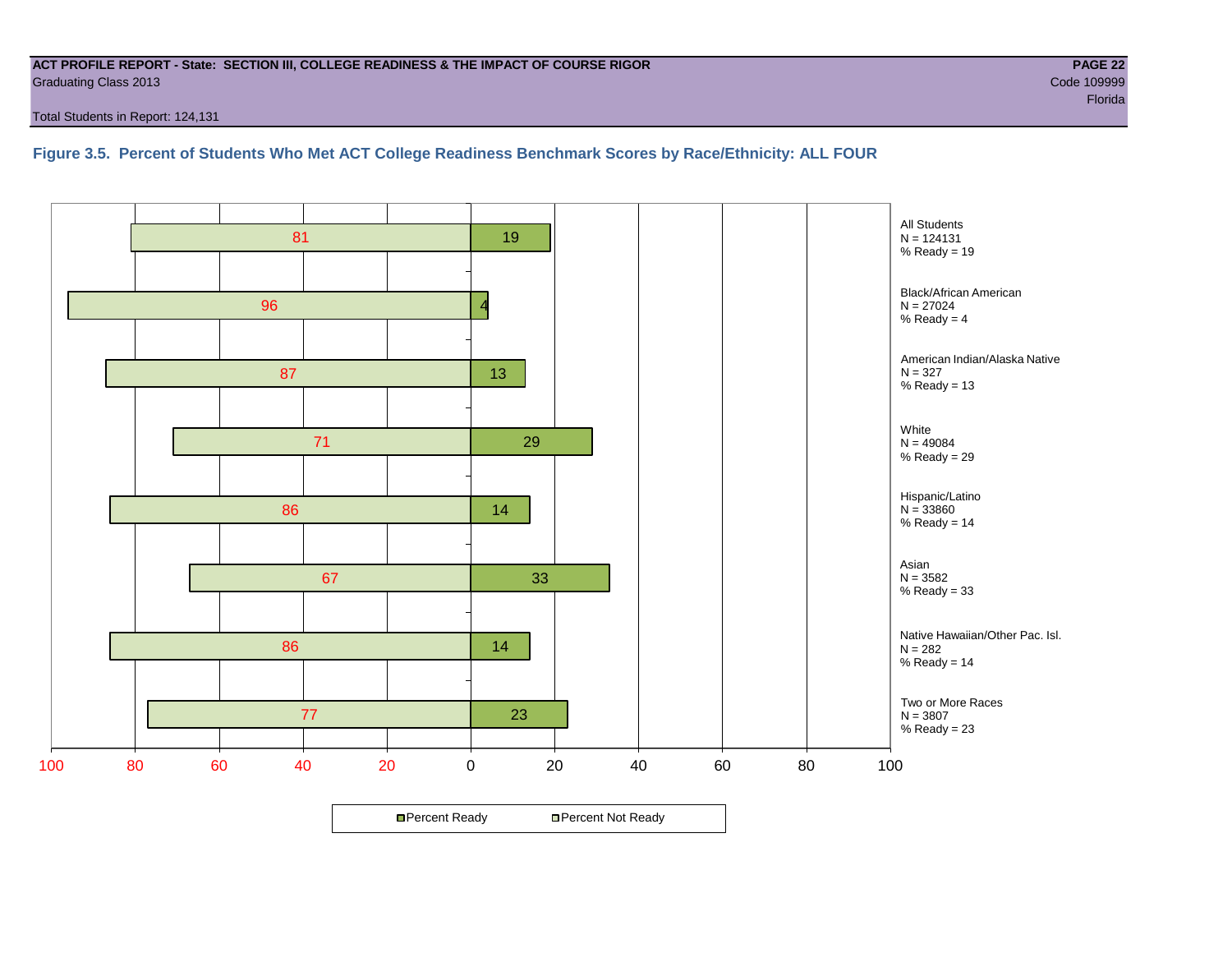#### **ACT PROFILE REPORT - State: SECTION III, COLLEGE READINESS & THE IMPACT OF COURSE RIGOR PAGE 23** Graduating Class 2013 Code 109999

Total Students in Report: 124,131

**Table 3.1. Average ACT Scores and Average ACT Score Changes by Common Course Patterns**

| <b>Course Pattern</b>                            |        |                | <b>All Students</b> |                     |              |                | <b>Males</b> |                          |              |                | <b>Females</b> |                        |
|--------------------------------------------------|--------|----------------|---------------------|---------------------|--------------|----------------|--------------|--------------------------|--------------|----------------|----------------|------------------------|
|                                                  |        |                | <b>ACT</b>          | <b>Course Value</b> |              |                | <b>ACT</b>   | <b>Course Value</b>      |              |                | <b>ACT</b>     | <b>Course Value</b>    |
| <b>ENGLISH COURSE PATTERN</b>                    | N.     | Percent        | English             | Added <sup>1</sup>  | N            | Percent        | English      | Added                    | N            | Percent        | English        | A d d e d <sup>1</sup> |
| Eng 9, Eng 10, Eng 11, Eng 12, & Other English   | 27,619 | 22             | 19.2                | $\overline{3.8}$    | 11,706       | 21             | 18.5         | 3.6                      | 15,903       | 23             | 19.6           | 3.7                    |
| Eng 9, Eng 10, Eng 11, Eng 12                    | 89.972 | 72             | 18.8                | 3.4                 | 39,965       | 73             | 18.5         | 3.6                      | 49.861       | 72             | 19.1           | 3.2                    |
| Less than 4 years of English                     | 3,371  | 3              | 15.4                |                     | 1,649        | 3              | 14.9         | $\sim$                   | 1,682        | 2              | 15.9           |                        |
| Zero years / no English courses reported         | 3,169  | 3              | 15.7                |                     | 1,659        | 3              | 15.3         | $\blacksquare$           | 1,426        | $\overline{2}$ | 16.2           |                        |
|                                                  |        |                | <b>ACT</b>          | <b>Course Value</b> |              |                | <b>ACT</b>   | <b>Course Value</b>      |              |                | <b>ACT</b>     | <b>Course Value</b>    |
| <b>MATHEMATICS COURSE PATTERN</b>                | N.     | Percent        | Math                | Added <sup>1</sup>  | $\mathsf{N}$ | Percent        | Math         | Added <sup>1</sup>       | $\mathsf{N}$ | Percent        | Math           | A d d e d <sup>1</sup> |
| Alg 1, Alg 2, Geom, Trig, & Calc                 | 4.780  | 4              | 21.9                | 6.2                 | 2,141        | $\overline{4}$ | 22.7         | 6.9                      | 2,632        | $\overline{4}$ | 21.2           | 5.5                    |
| Alg 1, Alg 2, Geom, Trig, & Other Adv Math       | 8.017  | 6              | 21.5                | 5.8                 | 3,084        | 6              | 21.8         | 6.0                      | 4,927        | $\overline{7}$ | 21.3           | 5.6                    |
| Alg 1, Alg 2, Geom, & Trig                       | 5.272  | 4              | 18.7                | 3.0                 | 2,326        | $\overline{4}$ | 19.1         | 3.3                      | 2,941        | $\overline{4}$ | 18.4           | 2.7                    |
| Alg 1, Alg 2, Geom, & Other Adv Math             | 33,306 | 27             | 19.0                | 3.3                 | 13,032       | 24             | 19.2         | 3.4                      | 20,225       | 29             | 18.9           | 3.2                    |
| Other comb of 4 or more years of Math            | 42,971 | 35             | 21.8                | 6.1                 | 20,602       | 37             | 22.4         | 6.6                      | 22,335       | 32             | 21.3           | 5.6                    |
| Alg 1, Alg 2, & Geom                             | 15,294 | 12             | 16.5                | 0.8                 | 6,881        | 13             | 16.6         | 0.8                      | 8,362        | 12             | 16.4           | 0.7                    |
| Other comb of 3 or 3.5 years of Math             | 5,926  | 5              | 18.8                | 3.1                 | 2,705        | 5              | 19.2         | 3.4                      | 3,205        | 5              | 18.5           | 2.8                    |
| Less than 3 years of Math                        | 5,322  | $\overline{4}$ | 15.7                |                     | 2,512        | 5              | 15.8         | $\tilde{\phantom{a}}$    | 2,789        | 4              | 15.7           |                        |
| Zero years / no Math courses reported            | 3,243  | 3              | 17.7                |                     | 1,696        | 3              | 17.9         | L,                       | 1,456        | $\overline{2}$ | 17.5           |                        |
|                                                  |        |                | <b>ACT</b>          | <b>Course Value</b> |              |                | <b>ACT</b>   | <b>Course Value</b>      |              |                | <b>ACT</b>     | <b>Course Value</b>    |
| SOCIAL SCIENCE COURSE PATTERN                    | N.     | Percent        | Reading             | Added <sup>1</sup>  | $\mathsf{N}$ | Percent        | Reading      | Added                    | N            | Percent        | Reading        | A d d e d <sup>1</sup> |
| US Hist, World Hist, Am Gov, & Other Hist        | 933    | $\mathbf{1}$   | 20.5                | 2.2                 | 532          | $\mathbf{1}$   | 20.2         | 2.2                      | 400          | $\mathbf{1}$   | 20.8           | 2.2                    |
| Other comb of 4 or more years Social Science     | 80,363 | 65             | 21.2                | 2.9                 | 33,518       | 61             | 21.0         | 3.0                      | 46,761       | 68             | 21.3           | 2.7                    |
| US Hist, World Hist, & Am Gov                    | 1,760  | $\mathbf{1}$   | 17.8                | $-0.5$              | 933          | 2              | 17.6         | $-0.4$                   | 814          | $\mathbf{1}$   | 18.1           | $-0.5$                 |
| Other comb of 3 or 3.5 years of Social Science   | 30,157 | 24             | 19.4                | 1.1                 | 14,425       | 26             | 19.2         | 1.2                      | 15,678       | 23             | 19.6           | 1.0                    |
| Less than 3 years of Social Science              | 7,614  | 6              | 18.3                |                     | 3,843        | $\overline{7}$ | 18.0         | $\sim$                   | 3,732        | 5              | 18.6           |                        |
| Zero years / no Social Science courses reported  | 3,304  | 3              | 17.8                |                     | 1,728        | 3              | 17.7         | $\overline{\phantom{a}}$ | 1,487        | 2              | 18.0           |                        |
|                                                  |        |                | <b>ACT</b>          | <b>Course Value</b> |              |                | <b>ACT</b>   | <b>Course Value</b>      |              |                | <b>ACT</b>     | <b>Course Value</b>    |
| <b>I</b> NATURAL SCIENCE COURSE PATTERN          | N      | Percent        | Science             | Added <sup>1</sup>  | $\mathsf{N}$ | Percent        | Science      | Added <sup>1</sup>       | $\mathsf{N}$ | Percent        | Science        | A d d e d <sup>1</sup> |
| Gen Sci <sup>2</sup> , Bio, Chem, & Phys         | 52,141 | 42             | 19.9                | 3.0                 | 24,795       | 45             | 20.6         | 3.9                      | 27,271       | 40             | 19.3           | 2.3                    |
| Bio, Chem, Phys                                  | 8.050  | 6              | 22.1                | 5.2                 | 3,689        | $\overline{7}$ | 23.0         | 6.3                      | 4,338        | 6              | 21.4           | 4.4                    |
| Gen Sci <sup>2</sup> , Bio, Chem                 | 37,967 | 31             | 18.8                | 1.9                 | 14,921       | 27             | 18.7         | 2.0                      | 22,997       | 33             | 18.9           | 1.9                    |
| Other comb of 3 years of Natural Science         | 3,691  | 3              | 16.6                | $-0.3$              | 1,770        | 3              | 17.1         | 0.4                      | 1,916        | 3              | 16.2           | $-0.8$                 |
| Less than 3 years of Natural Science             | 18,779 | 15             | 16.9                |                     | 7,980        | 15             | 16.7         |                          | 10,761       | 16             | 17.0           |                        |
| Zero years / no Natural Science courses reported | 3,503  | 3              | 16.8                |                     | 1,824        | 3              | 17.1         | $\sim$                   | 1,589        | $\mathfrak{p}$ | 16.5           |                        |

<sup>1</sup>Course value added is defined as the average ACT score change compared to course sequences in which students took

less than four years of English or less than three years of Mathematics, Social Science or Natural Science.

<sup>2</sup>Includes General, Physical and Earth Sciences.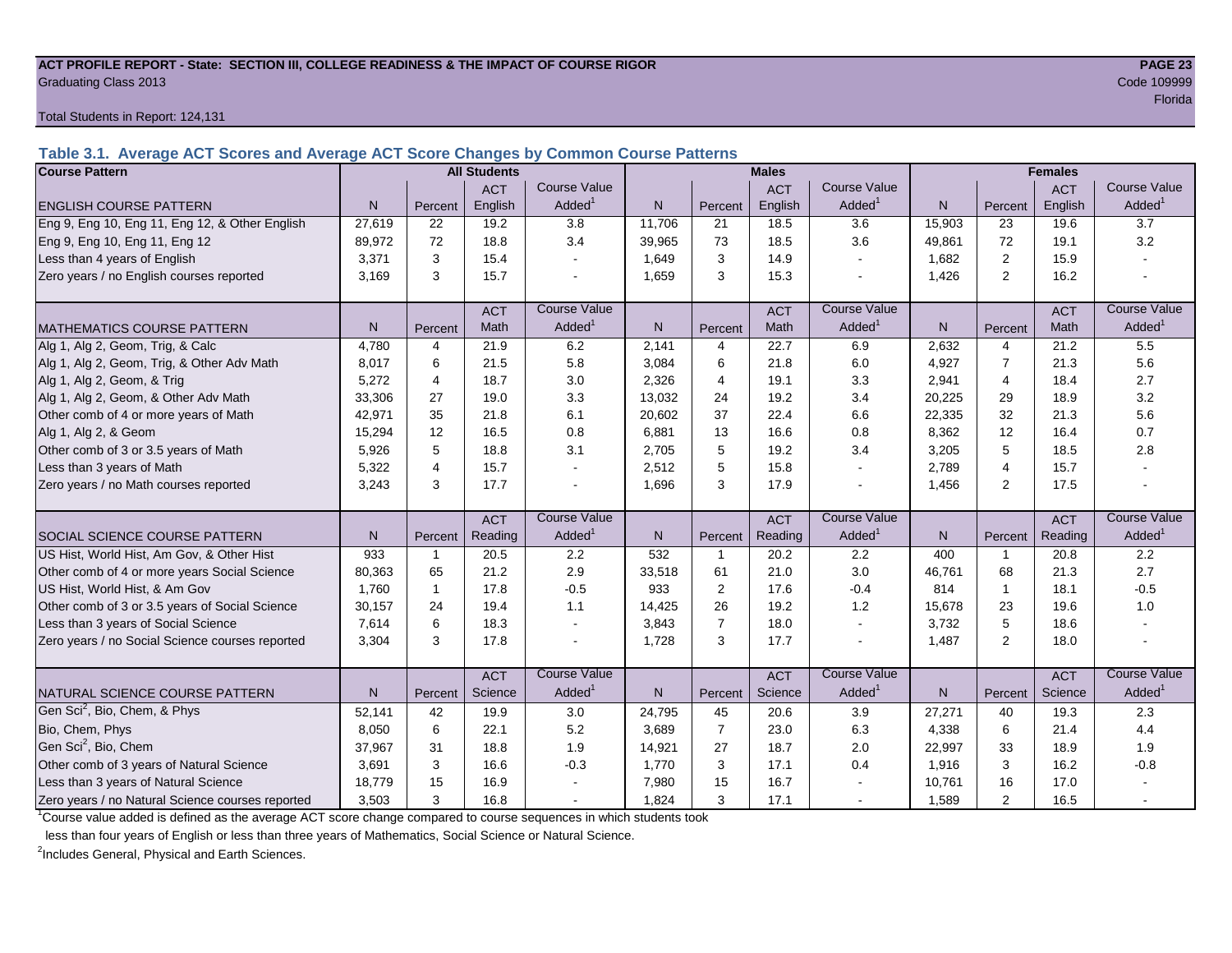# ACT PROFILE REPORT - State: SECTION III, COLLEGE READINESS & THE IMPACT OF COURSE RIGOR **PAGE 24** Graduating Class 2013 Code 109999

resultation of the contract of the contract of the contract of the contract of the contract of the Florida Plo

#### Total Students in Report: 124,131

# **Table 3.2. College Readiness Percents by Common Course Patterns**

| <b>Course Pattern</b>                            | <b>State</b><br><b>National</b> |                       |         |                  |              |                       |         |                  |
|--------------------------------------------------|---------------------------------|-----------------------|---------|------------------|--------------|-----------------------|---------|------------------|
|                                                  |                                 | <b>Percent Taking</b> | Avg ACT | Percent Who Met  |              | <b>Percent Taking</b> | Avg ACT | Percent Who Met  |
| <b>ENGLISH COURSE PATTERN</b>                    | $\mathsf{N}$                    | Pattern               | English | <b>Benchmark</b> | $\mathsf{N}$ | Pattern               | English | <b>Benchmark</b> |
| Eng 9, Eng 10, Eng 11, Eng 12, & Other English   | 27,619                          | 22                    | 19.2    | 57               | 380,375      | 21                    | 21.6    | 73               |
| Eng 9, Eng 10, Eng 11, Eng 12                    | 89,972                          | 72                    | 18.8    | 55               | 1,265,911    | 70                    | 20.3    | 65               |
| Less than 4 years of English                     | 3,371                           | 3                     | 15.4    | 32               | 84,048       | 5                     | 15.9    | 36               |
| Zero years / no English courses reported         | 3,169                           | 3                     | 15.7    | 33               | 68,909       | 4                     | 16.4    | 38               |
|                                                  |                                 |                       |         |                  |              |                       |         |                  |
|                                                  |                                 | <b>Percent Taking</b> | Avg ACT | Percent Who Met  |              | <b>Percent Taking</b> | Avg ACT | Percent Who Met  |
| <b>MATHEMATICS COURSE PATTERN</b>                | N                               | Pattern               | Math    | <b>Benchmark</b> | N            | Pattern               | Math    | <b>Benchmark</b> |
| Alg 1, Alg 2, Geom, Trig, & Calc                 | 4,780                           | 4                     | 21.9    | 53               | 113,999      | 6                     | 23.8    | 68               |
| Alg 1, Alg 2, Geom, Trig, & Other Adv Math       | 8,017                           | 6                     | 21.5    | 53               | 155,095      | 9                     | 21.9    | 56               |
| Alg 1, Alg 2, Geom, & Trig                       | 5,272                           | 4                     | 18.7    | 26               | 119,993      | 7                     | 19.4    | 32               |
| Alg 1, Alg 2, Geom, & Other Adv Math             | 33,306                          | 27                    | 19.0    | 27               | 336,291      | 19                    | 19.6    | 32               |
| Other comb of 4 or more years of Math            | 42,971                          | 35                    | 21.8    | 52               | 610,720      | 34                    | 23.6    | 65               |
| Alg 1, Alg 2, & Geom                             | 15,294                          | 12                    | 16.5    | 8                | 223,733      | 12                    | 17.2    | 11               |
| Other comb of 3 or 3.5 years of Math             | 5,926                           | 5                     | 18.8    | 27               | 88,866       | 5                     | 19.7    | 34               |
| Less than 3 years of Math                        | 5,322                           | 4                     | 15.7    | 4                | 77,906       | 4                     | 16.3    | $\overline{7}$   |
| Zero years / no Math courses reported            | 3,243                           | 3                     | 17.7    | 18               | 72,640       | 4                     | 17.9    | 20               |
|                                                  |                                 |                       |         |                  |              |                       |         |                  |
|                                                  |                                 | <b>Percent Taking</b> | Avg ACT | Percent Who Met  |              | Percent Taking        | Avg ACT | Percent Who Met  |
| SOCIAL SCIENCE COURSE PATTERN                    | N                               | Pattern               | Reading | <b>Benchmark</b> | N            | Pattern               | Reading | <b>Benchmark</b> |
| US Hist, World Hist, Am Gov, & Other Hist        | 933                             | $\mathbf 1$           | 20.5    | 39               | 50,989       | 3                     | 22.2    | 51               |
| Other comb of 4 or more years Social Science     | 80,363                          | 65                    | 21.2    | 43               | 908,394      | 50                    | 22.0    | 50               |
| US Hist, World Hist, & Am Gov                    | 1,760                           | $\mathbf{1}$          | 17.8    | 20               | 106,021      | 6                     | 19.5    | 34               |
| Other comb of 3 or 3.5 years of Social Science   | 30,157                          | 24                    | 19.4    | 30               | 489,586      | 27                    | 21.0    | 43               |
| Less than 3 years of Social Science              | 7,614                           | 6                     | 18.3    | 23               | 171,617      | 10                    | 19.1    | 32               |
| Zero years / no Social Science courses reported  | 3,304                           | 3                     | 17.8    | 22               | 72,636       | 4                     | 17.7    | 25               |
|                                                  |                                 |                       |         |                  |              |                       |         |                  |
|                                                  |                                 | <b>Percent Taking</b> | Avg ACT | Percent Who Met  |              | <b>Percent Taking</b> | Avg ACT | Percent Who Met  |
| NATURAL SCIENCE COURSE PATTERN                   | N                               | Pattern               | Science | <b>Benchmark</b> | N            | Pattern               | Science | <b>Benchmark</b> |
| Gen Sci <sup>1</sup> , Bio, Chem, & Phys         | 52,141                          | 42                    | 19.9    | 33               | 767,293      | 43                    | 21.9    | 46               |
| Bio, Chem, Phys                                  | 8,050                           | 6                     | 22.1    | 48               | 183,685      | 10                    | 23.0    | 54               |
| Gen Sci <sup>1</sup> , Bio, Chem                 | 37,967                          | 31                    | 18.8    | 23               | 504,165      | 28                    | 19.9    | 28               |
| Other comb of 3 years of Natural Science         | 3,691                           | 3                     | 16.6    | 12               | 51,822       | 3                     | 19.1    | 25               |
| Less than 3 years of Natural Science             | 18,779                          | 15                    | 16.9    | 13               | 218,267      | 12                    | 18.0    | 17               |
| Zero years / no Natural Science courses reported | 3,503                           | 3                     | 16.8    | 13               | 74,011       | 4                     | 17.8    | 18               |

<sup>1</sup>Includes General, Physical and Earth Sciences.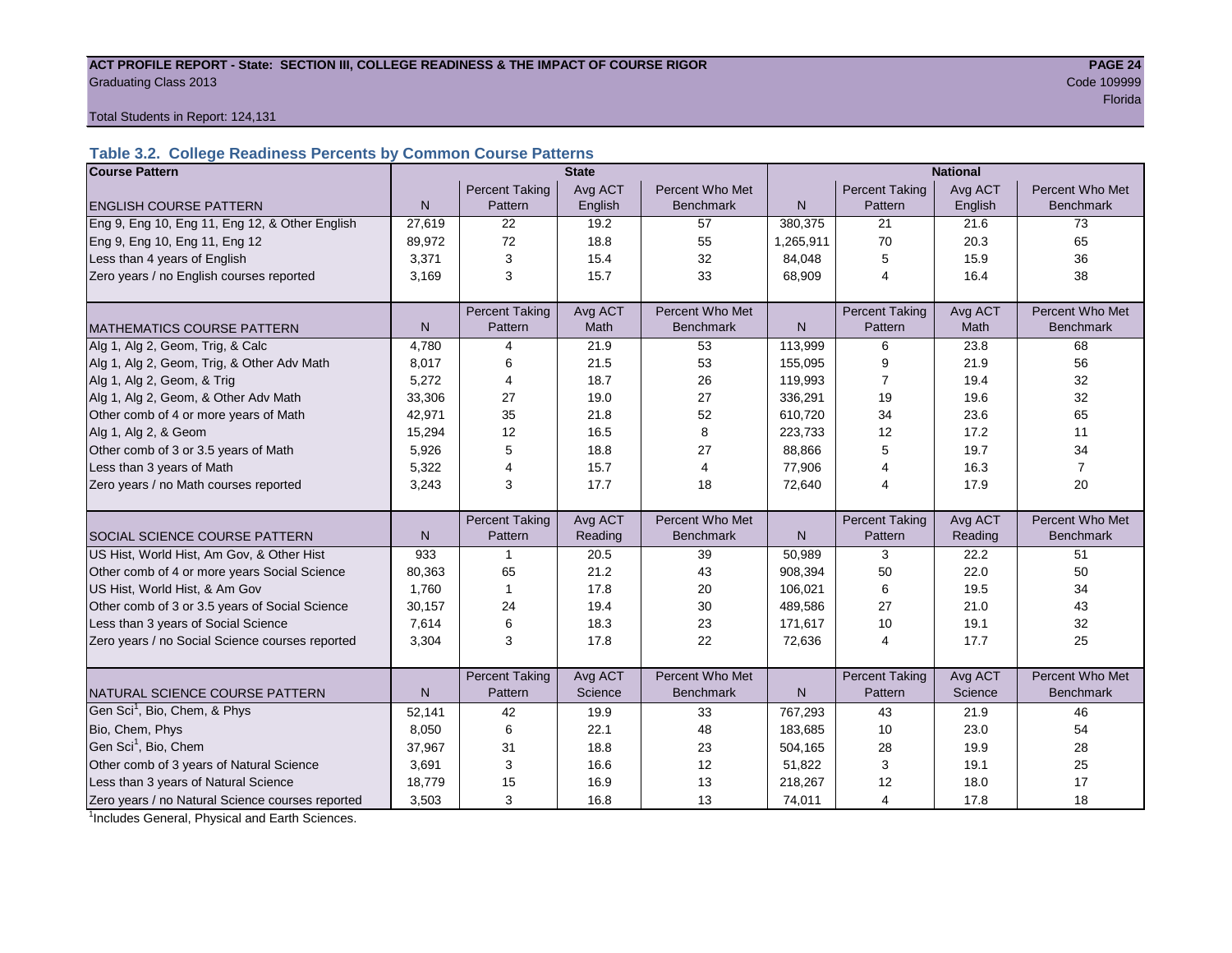Total Students in Report: 124,131

# Section IV Career and Educational Aspirations

Beginning with the Graduating Class of 2013, all students whose scores are college reportable, both standard and extended time tests, are now included. Also beginning with the 2013 Graduating Class data, College Readiness Benchmarks for Reading and Science were updated to reflect the most recent college coursework research.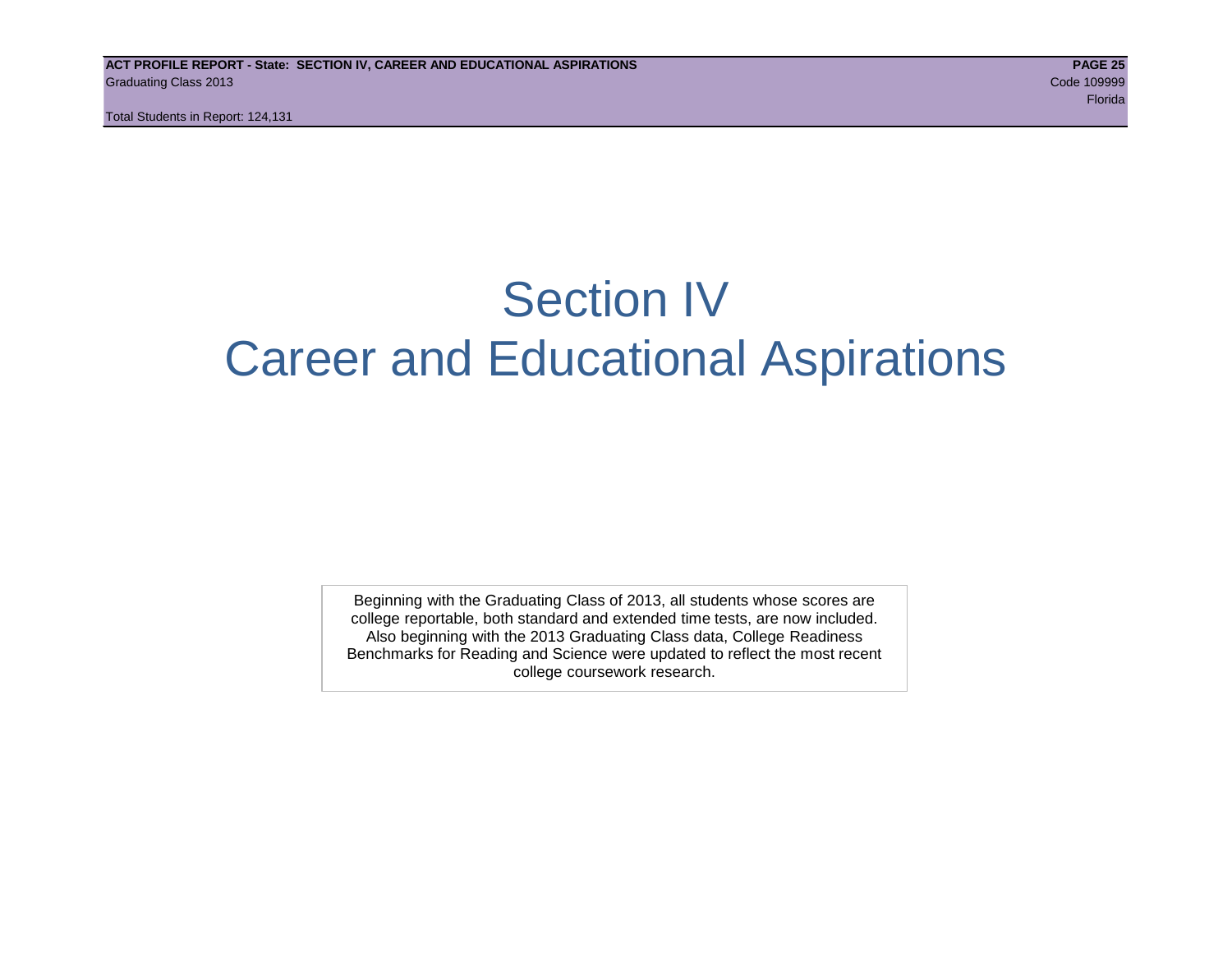#### **ACT PROFILE REPORT - State: SECTION IV, CAREER AND EDUCATIONAL ASPIRATIONS PAGE 26** Graduating Class 2013 Code 109999

# en de la provincia de la provincia de la provincia de la provincia de la provincia de la provincia de la provi

#### Total Students in Report: 124,131

**Table 4.1. Distribution of Planned Educational Majors for All Students by College Plans**

|                                              |                | <b>All Students</b>  |                 | Plan on 2 Years or Less of College |                      |                 |        | Plan on 4 Years or More of College |                 |  |  |
|----------------------------------------------|----------------|----------------------|-----------------|------------------------------------|----------------------|-----------------|--------|------------------------------------|-----------------|--|--|
| <b>Planned Educational Major</b>             | N <sup>1</sup> | Percent <sup>2</sup> | Avg ACT<br>Comp | N.                                 | Percent <sup>2</sup> | Avg ACT<br>Comp | N      | Percent <sup>2</sup>               | Avg ACT<br>Comp |  |  |
| Agriculture & Natural Resources Conservation | 1,244          |                      | 18.5            | 162                                | $\overline{2}$       | 15.3            | 898    |                                    | 19.4            |  |  |
| Architecture                                 | 1,394          |                      | 19.3            | 57                                 |                      | 15.4            | 1,125  |                                    | 19.9            |  |  |
| Area, Ethnic, & Multidisciplinary Studies    | 129            | 0                    | 20.2            | 12                                 | $\Omega$             | 15.3            | 99     | 0                                  | 21.7            |  |  |
| Arts: Visual & Performing                    | 7.890          | 6                    | 19.1            | 596                                | 8                    | 15.5            | 6,266  | 6                                  | 19.8            |  |  |
| <b>Business</b>                              | 13,647         | 11                   | 19.2            | 1,104                              | 15                   | 15.3            | 10,808 | 11                                 | 19.8            |  |  |
| Communications                               | 3,023          | $\overline{2}$       | 20.5            | 113                                | 2                    | 15.6            | 2,576  | 3                                  | 20.8            |  |  |
| Community, Family, & Personal Services       | 2,693          | $\overline{2}$       | 17.2            | 343                                | 5                    | 15.6            | 1,988  | 2                                  | 17.7            |  |  |
| <b>Computer Science &amp; Mathematics</b>    | 2,861          | $\overline{2}$       | 21.0            | 177                                | 2                    | 16.4            | 2,378  | 2                                  | 21.5            |  |  |
| Education                                    | 4,321          | 3                    | 19.0            | 221                                | 3                    | 14.9            | 3,537  |                                    | 19.6            |  |  |
| Engineering                                  | 8,064          | 6                    | 22.1            | 346                                | 5                    | 15.2            | 6,810  |                                    | 22.8            |  |  |
| Engineering Technology & Drafting            | 1,864          | 2                    | 18.3            | 185                                | 3                    | 14.9            | 1,415  | 1                                  | 19.0            |  |  |
| English & Foreign Languages                  | 1,112          |                      | 22.1            | 26                                 | $\Omega$             | 17.1            | 970    |                                    | 22.5            |  |  |
| Health Administration & Assisting            | 7.186          | 6                    | 16.8            | 692                                | 10                   | 15.0            | 5,506  | 6                                  | 17.2            |  |  |
| Health Sciences & Technologies               | 23,113         | 19                   | 20.0            | 887                                | 12                   | 16.1            | 20,232 | 21                                 | 20.4            |  |  |
| Philosophy, Religion, & Theology             | 511            | 0                    | 20.1            | 19                                 | $\Omega$             | 16.3            | 435    | $\Omega$                           | 20.4            |  |  |
| Repair, Production, & Construction           | 833            |                      | 15.7            | 291                                | 4                    | 15.3            | 349    | $\Omega$                           | 16.6            |  |  |
| Sciences: Biological & Physical              | 7,130          | 6                    | 22.3            | 123                                | 2                    | 16.2            | 6,416  |                                    | 22.5            |  |  |
| Social Sciences & Law                        | 11,203         | 9                    | 20.2            | 335                                | 5                    | 15.8            | 9,758  | 10                                 | 20.5            |  |  |
| Undecided                                    | 22,090         | 18                   | 19.2            | 1,446                              | 20                   | 15.4            | 14,810 | 15                                 | 20.3            |  |  |
| No Response                                  | 3,799          | 3                    | 17.2            | 98                                 |                      | 15.0            | 368    | $\Omega$                           | 17.8            |  |  |

1 2-Year and 4-Year "N" counts do not reflect "Missing" and "Other" college plans, therefore they may not add up to the N count for All Students.

<sup>2</sup> Percent of students tested within College Plan groups (All Students, 2-Year, 4-Year).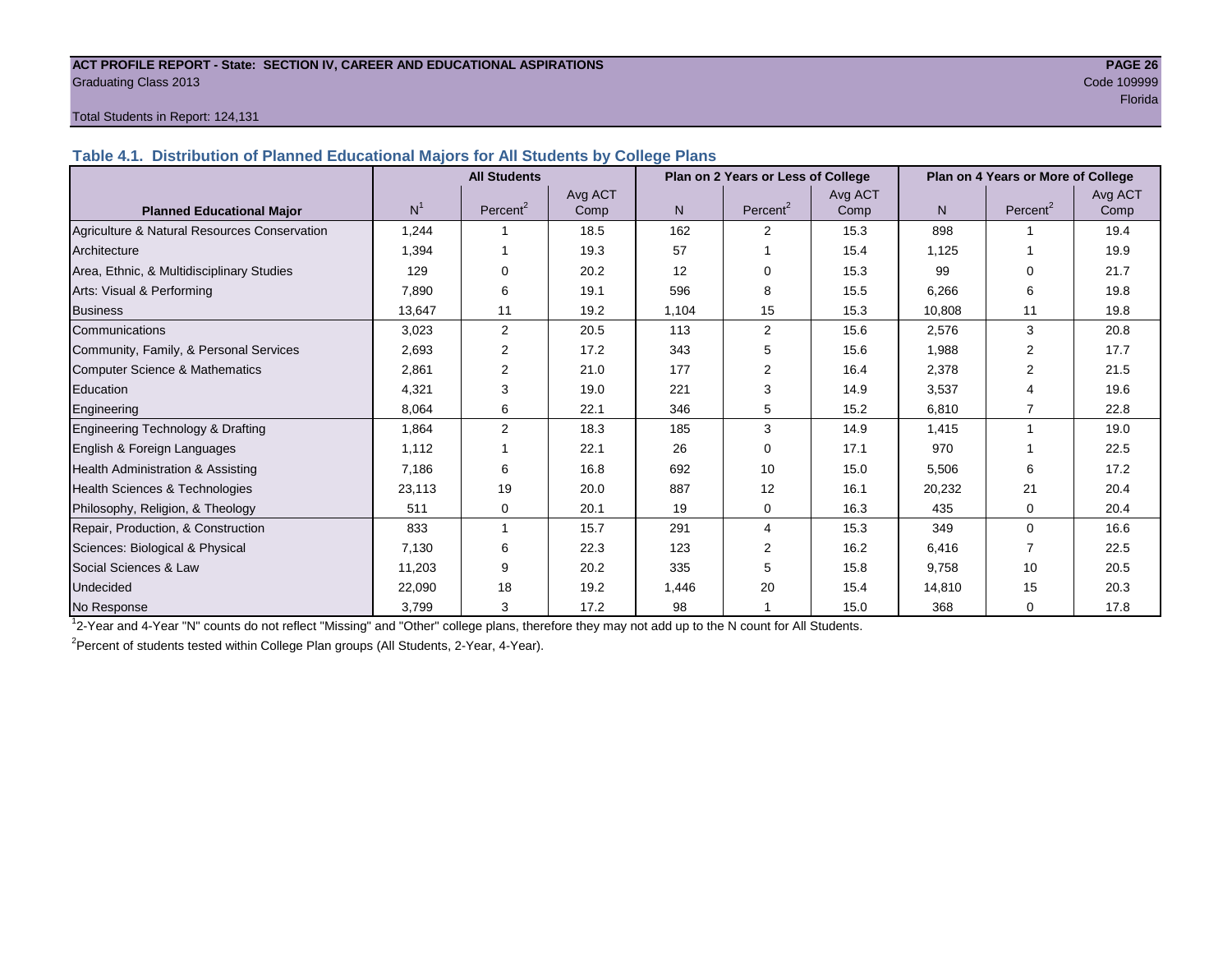#### **ACT PROFILE REPORT - State: SECTION IV, CAREER AND EDUCATIONAL ASPIRATIONS PAGE 27** Graduating Class 2013 Code 109999

#### Total Students in Report: 124,131

# **Table 4.2. Average ACT Composite Scores for Racial/Ethnic Groups by Post-Secondary Educational Aspirations**

| <b>Educational Degree</b> | <b>All Racial/Ethnic Groups</b><br><b>Combined</b> |         |        | <b>Black/African American</b> |           | American Indian/ Alaska Native |        | White   | Hispanic/Latino |         |  |
|---------------------------|----------------------------------------------------|---------|--------|-------------------------------|-----------|--------------------------------|--------|---------|-----------------|---------|--|
| <b>Aspirations</b>        | N.                                                 | Average | N.     | Average                       | N         | Average                        | N      | Average | N               | Average |  |
| Voc-Tech                  | 2,312                                              | 15.2    | 752    | 14.2                          |           | 13.0                           | 761    | 16.2    | 607             | 14.9    |  |
| 2-yr College Degree       | 4.924                                              | 15.6    | .346   | 14.4                          | 16        | 15.9                           | 1.775  | 16.8    | .429            | 15.2    |  |
| <b>Bachelors Degree</b>   | 51.101                                             | 18.8    | 12.147 | 16.1                          | 136       | 17.9                           | 21.739 | 20.7    | 12.467          | 18.0    |  |
| <b>Graduate Study</b>     | 16.457                                             | 22.5    | 2.207  | 18.3                          | 43        | 20.9                           | 8.407  | 24.0    | 4,045           | 21.6    |  |
| Prof. Level Degree        | 29,203                                             | 21.8    | 5.915  | 18.3                          | 70<br>I L | 20.8                           | 10.310 | 24.0    | 9.067           | 21.0    |  |
| Other                     | 3.514                                              | 16.0    | 986    | 14.3                          | 10        | 16.8                           | 1,035  | 17.5    | .109            | 15.6    |  |
| No Response               | 16,620                                             | 18.2    | 3,671  | 15.3                          | 47        | 16.4                           | 5,057  | 20.8    | 5,136           | 17.2    |  |

| <b>Educational Degree</b> | <b>All Racial/Ethnic Groups</b><br><b>Combined</b> |         | Asian |         | Native Hawaiian/<br><b>Other Pacific Islander</b> |         | Two or more races |         | Prefer not to respond/<br><b>No Response</b> |         |  |
|---------------------------|----------------------------------------------------|---------|-------|---------|---------------------------------------------------|---------|-------------------|---------|----------------------------------------------|---------|--|
| <b>Aspirations</b>        | N.                                                 | Average | N.    | Average | N                                                 | Average | N                 | Average | N                                            | Average |  |
| Voc-Tech                  | 2,312                                              | 15.2    | 46    | 17.0    |                                                   | 14.6    | 51                | 16.4    | 83                                           | 14.9    |  |
| 2-yr College Degree       | 4,924                                              | 15.6    | 60    | 16.0    | 13                                                | 15.7    | 117               | 16.2    | 168                                          | 14.8    |  |
| <b>Bachelors Degree</b>   | 51,101                                             | 18.8    | 1,032 | 19.9    | 107                                               | 17.9    | 1,629             | 19.5    | 1.844                                        | 18.3    |  |
| <b>Graduate Study</b>     | 16,457                                             | 22.5    | 478   | 23.7    | 34                                                | 20.7    | 538               | 22.6    | 705                                          | 22.5    |  |
| Prof. Level Degree        | 29,203                                             | 21.8    | .377  | 24.3    | 75                                                | 20.4    | 1,022             | 22.5    | 1,365                                        | 22.0    |  |
| Other                     | 3.514                                              | 16.0    | 76    | 17.7    |                                                   | 14.8    | 90                | 17.5    | 204                                          | 16.6    |  |
| No Response               | 16,620                                             | 18.2    | 513   | 21.1    | 40                                                | 16.3    | 360               | 19.9    | .796                                         | 18.1    |  |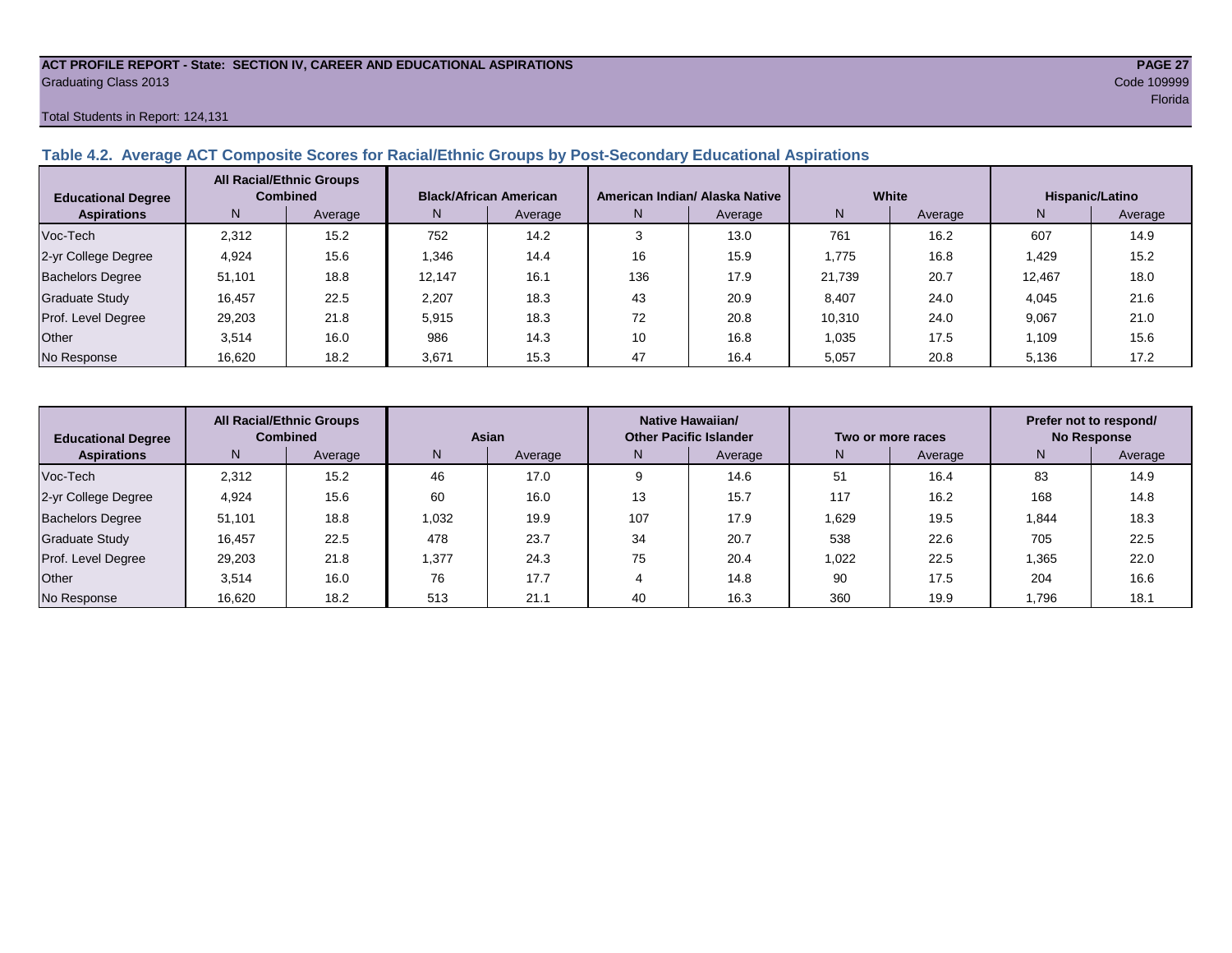#### **ACT PROFILE REPORT - State: SECTION IV, CAREER AND EDUCATIONAL ASPIRATIONS PAGE 28 Graduating Class 2013** Code 109999 Code 109999

#### Total Students in Report: 124,131

# **Table 4.3. Students' Score Report Preferences at Time of Testing**

|                                         |              |                           | <b>Percent of Students in</b> |          |                                           |                |    |                               |                |                 |                |
|-----------------------------------------|--------------|---------------------------|-------------------------------|----------|-------------------------------------------|----------------|----|-------------------------------|----------------|-----------------|----------------|
|                                         |              | <b>Number of Students</b> |                               |          | <b>College Readiness Standards Ranges</b> |                |    |                               |                |                 |                |
|                                         |              |                           |                               | 2nd-6th  |                                           |                |    |                               |                |                 |                |
| Name                                    | <b>State</b> | Total                     | 1st Choice                    | Choice   | $01 - 12$                                 |                |    | 13-15   16-19   20-23   24-27 |                | $28-32$ 33-36   |                |
| UNIVERSITY OF CENTRAL FLORIDA           | Florida      | 20,671                    | 5,847                         | 14,824   | 1                                         | $\overline{7}$ | 23 | 34                            | 24             | 10              |                |
| <b>FLORIDA STATE UNIVERSITY</b>         | Florida      | 18,357                    | 6,702                         | 11,655   | 1                                         | $\overline{7}$ | 19 | 32                            | 27             | 13              | $\mathbf{1}$   |
| UNIVERSITY OF FLORIDA                   | Florida      | 16,212                    | 6,047                         | 10,165   | 1                                         | 5              | 15 | 28                            | 30             | 19              | 2              |
| UNIVERSITY OF SOUTH FLORIDA             | Florida      | 15,015                    | 3,709                         | 11,306   | 1                                         | 8              | 24 | 34                            | 23             | 9               | 1              |
| <b>FLORIDA ATLANTIC UNIVERSITY</b>      | Florida      | 7,662                     | 2,127                         | 5,535    | 1                                         | 12             | 35 | 34                            | 14             | 3               | 0              |
| <b>FLORIDA INTERNATIONAL UNIVERSITY</b> | Florida      | 7,471                     | 2,598                         | 4,873    | $\overline{2}$                            | 16             | 37 | 30                            | 11             | 3               | $\Omega$       |
| <b>FLORIDA GULF COAST UNIVERSITY</b>    | Florida      | 5,419                     | 1,663                         | 3,756    |                                           | 9              | 34 | 37                            | 15             | 3               | 0              |
| UNIVERSITY OF NORTH FLORIDA             | Florida      | 5,220                     | 1,231                         | 3,989    | $\mathbf 1$                               | 8              | 25 | 37                            | 22             | $\overline{7}$  | $\Omega$       |
| UNIVERSITY OF MIAMI                     | Florida      | 5,110                     | 1,204                         | 3,906    | $\overline{2}$                            | 13             | 24 | 26                            | 21             | 14              | 2              |
| <b>FLORIDA A&amp;M UNIVERSITY</b>       | Florida      | 3,375                     | 1,189                         | 2,186    | 5                                         | 30             | 43 | 18                            | $\overline{4}$ |                 | $\Omega$       |
| UNIVERSITY OF WEST FLORIDA THE          | Florida      | 3,175                     | 855                           | 2,320    | $\mathbf{1}$                              | $\overline{7}$ | 27 | 39                            | 19             | $\overline{7}$  | 0              |
| <b>MIAMI DADE COLLEGE</b>               | Florida      | 3,048                     | 1,394                         | 1,654    | $\overline{7}$                            | 31             | 38 | 18                            | 5              |                 | 0              |
| <b>VALENCIA COLLEGE</b>                 | Florida      | 2,604                     | 1,179                         | 1,425    | 5                                         | 27             | 36 | 23                            | $\overline{7}$ |                 | 0              |
| BETHUNE-COOKMAN UNIVERSITY              | Florida      | 1,855                     | 712                           | 1,143    | $\overline{7}$                            | 40             | 41 | 10                            | 1              | $\Omega$        | 0              |
| <b>NCAA ELIGIBILITY CENTER</b>          | Indiana      | 1,825                     | 1,130                         | 695      | 3                                         | 18             | 31 | 27                            | 15             | 5               | 0              |
| UNIVERSITY OF TAMPA                     | Florida      | 1,608                     | 297                           | 1,311    | $\overline{2}$                            | 14             | 30 | 31                            | 17             | 5               | $\Omega$       |
| <b>SANTA FE COLLEGE</b>                 | Florida      | 1,448                     | 606                           | 842      | 3                                         | 19             | 37 | 27                            | 12             | $\overline{2}$  | 0              |
| <b>NOVA SOUTHEASTERN UNIVERSITY</b>     | Florida      | 1,333                     | 310                           | 1,023    | $\overline{2}$                            | 14             | 35 | 30                            | 14             | 6               | $\Omega$       |
| FLORIDA STATE COLL AT JACKSONVILLE      | Florida      | 1,245                     | 618                           | 627      | 6                                         | 26             | 37 | 22                            | $\overline{7}$ | 2               | 0              |
| STATE-COLLEGE/NO REPORTS NOW            | lowa         | 1,239                     | 1,239                         | $\Omega$ | 6                                         | 21             | 31 | 25                            | 11             | 5               | $\overline{2}$ |
| PALM BEACH COMMUNITY COLLEGE            | Florida      | 1,226                     | 712                           | 514      | 9                                         | 36             | 35 | 15                            | 4              | 1               | 0              |
| HILLSBOROUGH COMMUNITY COLLEGE          | Florida      | 1,214                     | 558                           | 656      | 6                                         | 29             | 36 | 20                            | $\overline{7}$ | $\overline{2}$  | 0              |
| <b>BROWARD COLLEGE</b>                  | Florida      | 1,150                     | 549                           | 601      | 6                                         | 32             | 38 | 18                            | 4              |                 | 0              |
| TALLAHASSEE COMMUNITY COLLEGE           | Florida      | 1,140                     | 364                           | 776      | 4                                         | 23             | 36 | 26                            | 9              |                 | 0              |
| <b>FLAGLER COLLEGE</b>                  | Florida      | 1,136                     | 349                           | 787      | 1                                         | 8              | 24 | 35                            | 23             | 9               | 0              |
| <b>STETSON UNIVERSITY</b>               | Florida      | 1,130                     | 229                           | 901      | $\mathbf{1}$                              | 5              | 16 | 35                            | 28             | 15              | $\mathbf{1}$   |
| UNIVERSITY OF ALABAMA                   | Alabama      | 973                       | 239                           | 734      | 1                                         | 6              | 22 | 32                            | 25             | 13              | $\mathbf{1}$   |
| <b>EDISON STATE COLLEGE</b>             | Florida      | 957                       | 518                           | 439      | 5                                         | 24             | 42 | 22                            | 5              |                 | $\Omega$       |
| <b>JACKSONVILLE UNIVERSITY</b>          | Florida      | 912                       | 174                           | 738      | 3                                         | 18             | 34 | 29                            | 13             | 3               | $\Omega$       |
| <b>FLORIDA SOUTHERN COLLEGE</b>         | Florida      | 874                       | 262                           | 612      | $\overline{2}$                            | 9              | 27 | 35                            | 19             | 9               | 0              |
| All Other Institutions                  |              | 54,790                    | 16,915                        | 37,875   | 3                                         | 14             | 26 | 24                            | 18             | 13              | $\overline{2}$ |
| Total                                   |              | 189,394                   | 61,526                        | 127,868  | $\overline{2}$                            | 12             | 26 | 29                            | 19             | 10 <sup>°</sup> | $\mathbf{1}$   |

en de la provincia de la provincia de la provincia de la provincia de la provincia de la provincia de la provi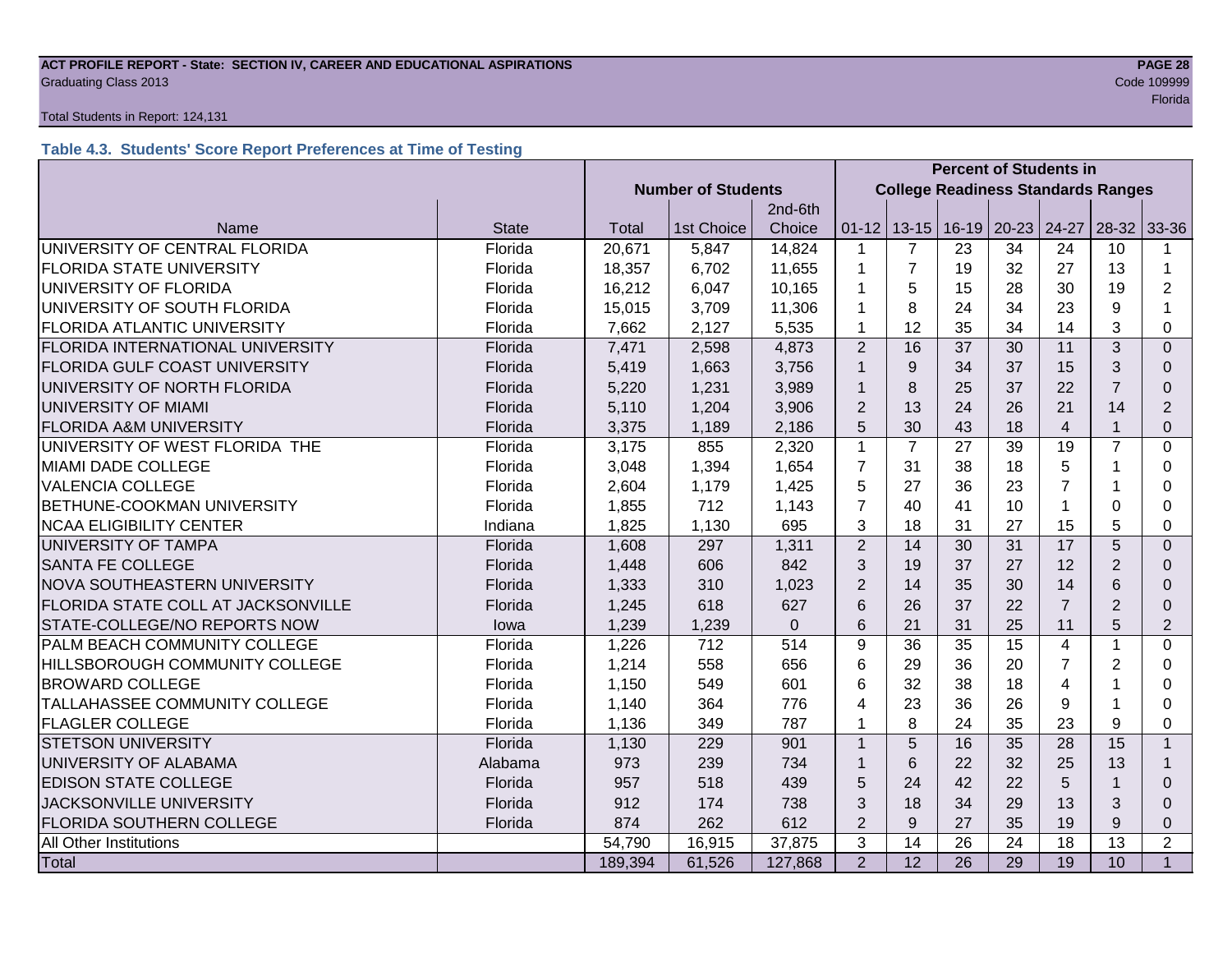Total Students in Report: 124,131

# Section V Optional Writing Test Results

Beginning with the Graduating Class of 2013, all students whose scores are college reportable, both standard and extended time tests, are now included. Also beginning with the 2013 Graduating Class data, College Readiness Benchmarks for Reading and Science were updated to reflect the most recent college coursework research.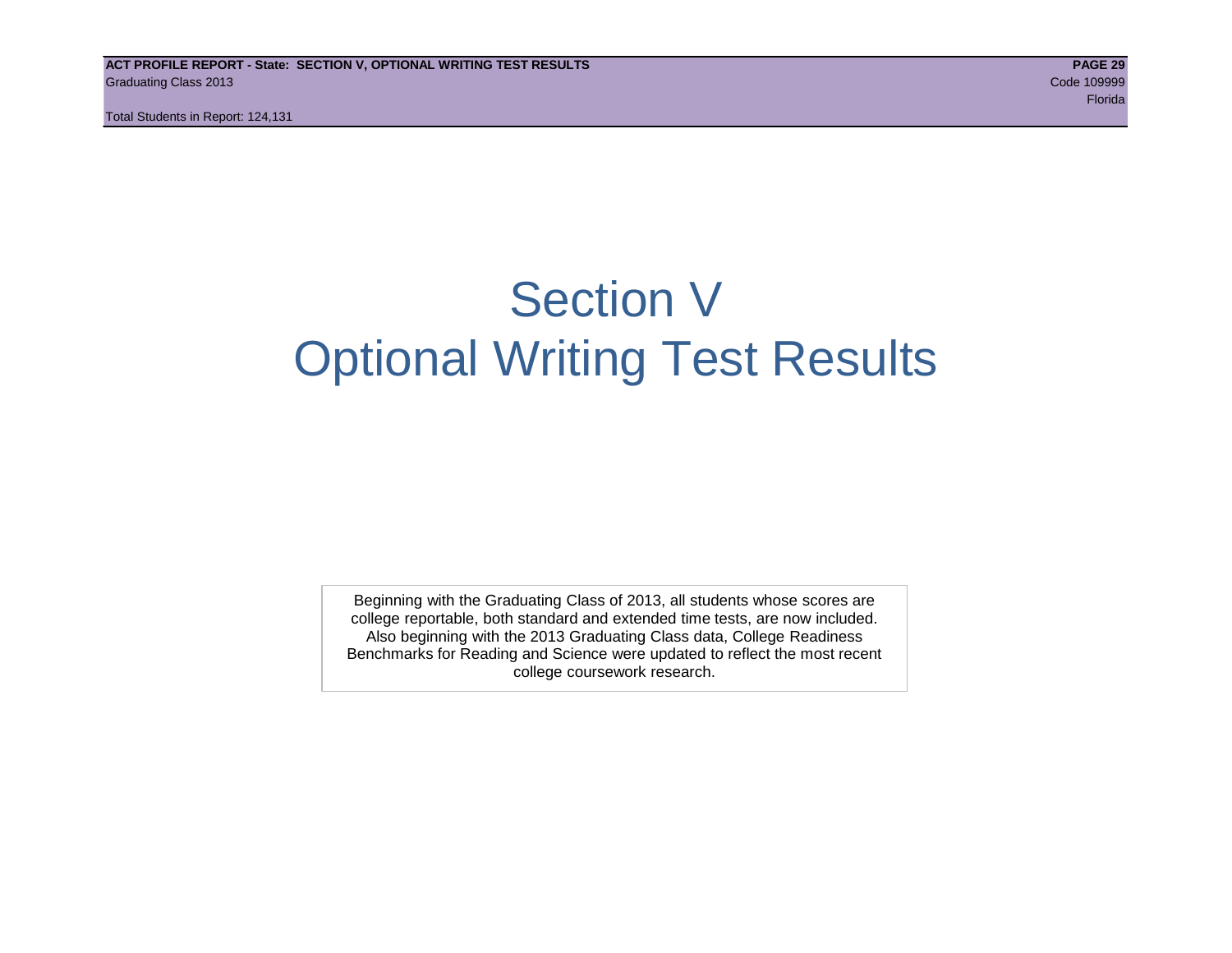#### **ACT PROFILE REPORT - State: SECTION V, OPTIONAL WRITING TEST RESULTS PAGE 30** Graduating Class 2013 Code 109999

#### Total Students in Report: 124,131

|                               | <b>Average ACT Scores</b> |          |                |                 |              |                 |                                 |                 |  |
|-------------------------------|---------------------------|----------|----------------|-----------------|--------------|-----------------|---------------------------------|-----------------|--|
|                               | N                         |          | <b>English</b> |                 |              | <b>Essay</b>    | <b>English/Writing Combined</b> |                 |  |
|                               | <b>State</b>              | National | <b>State</b>   | <b>National</b> | <b>State</b> | <b>National</b> | <b>State</b>                    | <b>National</b> |  |
| <b>All Students</b>           | 76,126                    | 942,769  | 20.7           | 21.3            | 7.1          | 7.0             | 20.2                            | 20.5            |  |
| <b>Black/African American</b> | 12.968                    | 114.751  | 16.7           | 16.3            | 6.5          | 6.1             | 16.7                            | 16.0            |  |
| American Indian/Alaska Native | 184                       | 6.031    | 19.2           | 16.8            | 6.6          | 6.1             | 18.7                            | 16.4            |  |
| White                         | 32,865                    | 518,407  | 22.7           | 22.9            | 7.3          | 7.2             | 21.8                            | 21.9            |  |
| Hispanic/Latino               | 20,953                    | 151,504  | 19.8           | 18.6            | 7.1          | 6.8             | 19.5                            | 18.3            |  |
| Asian                         | 2.680                     | 54.580   | 22.5           | 23.5            | 7.5          | 7.6             | 21.9                            | 22.7            |  |

|Native Hawaiian/Other Pac. Isl. | 163 | 2,812 | 18.7 | 19.5 | 7.0 | 6.9 | 18.7 | 19.2 Two or more races 1 2,522 35,355 21.3 21.5 7.2 7.0 20.7 20.6 Prefer not/No Response | 3,791 | 59,329 | 20.5 | 21.8 | 7.0 | 7.1 | 20.0 | 20.9 Males | 33,192 | 423,104 | 20.3 | 21.0 | 6.8 | 6.7 | 19.7 | 20.1 Females | 42,678 | 513,945 | 21.0 | 21.6 | 7.3 | 7.2 | 20.6 | 20.9 Missing | 256 | 5,720 | 15.6 | 16.6 | 6.4 | 6.3 | 15.8 | 16.5

en de la construction de la construction de la construction de la construction de la construction de la constr